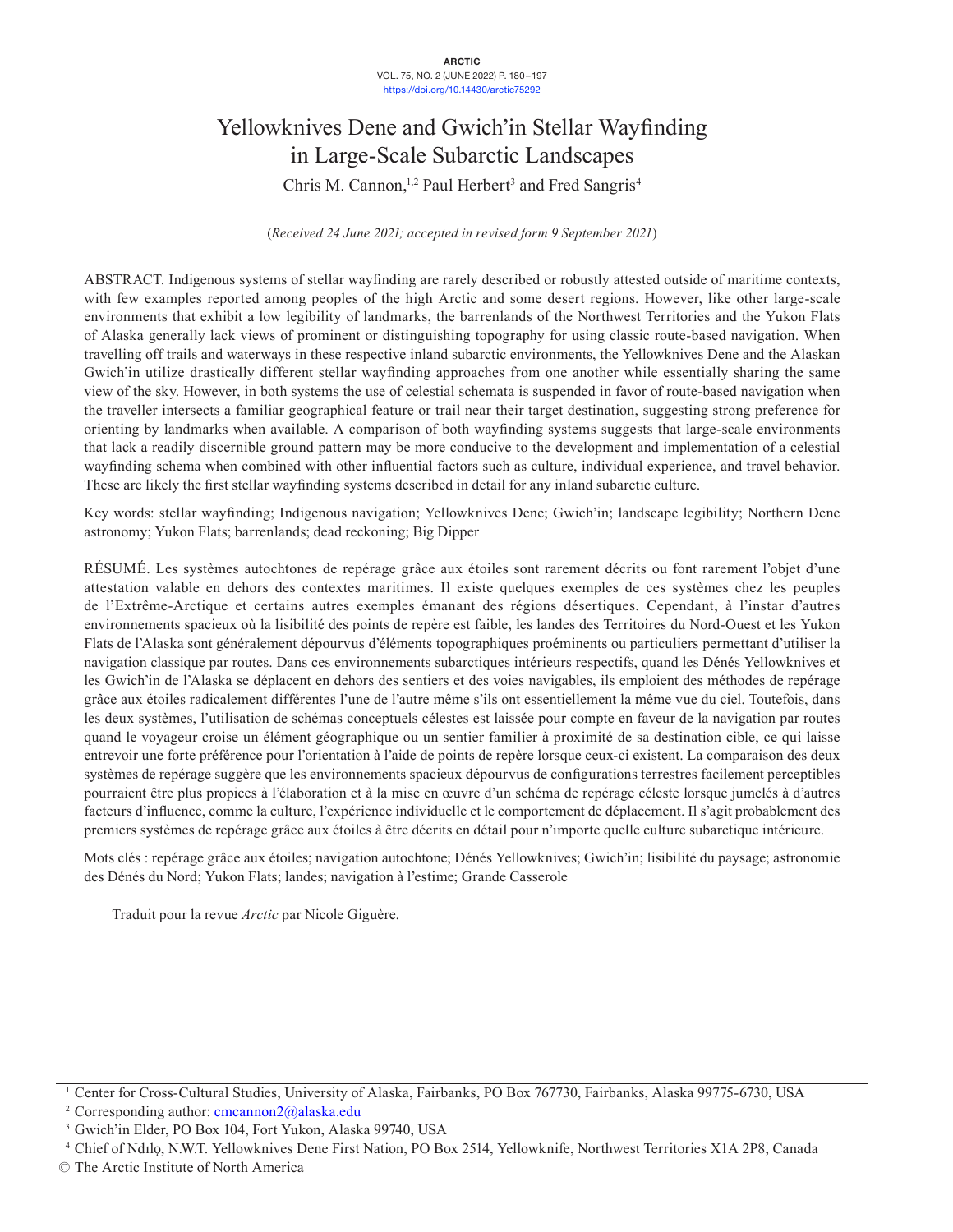#### INTRODUCTION

To the best of our knowledge, a stellar wayfinding system has never been robustly attested or described in Northern Dene studies or in the literature pertaining to any other inland subarctic culture. In contrast to studies conducted in psychology and geography, cultural anthropology has made limited contributions to research on human wayfinding in large-scale environments (Levinson, 2003). In a review of anthropological theories on human spatial orientation, Istomin and Dwyer (2009:41) call for additional ethnographic examples of "how different peoples perceive their environment and navigate around it." Given the relative dependence of wayfinding systems on sociocultural factors (Golledge, 2003) it is surprising that more ethnologists have not engaged in delimiting the range of strategies and methods employed in finding one's way across a landscape. On this matter Levinson (2003:217) states:

Still, I think it must be conceded that in many ways we know much less about navigation in our own species than amongst birds, bees, and ants. Apart from the efforts of the geographers, there are simply relatively few examples of how humans actually find their way around real novel environments, or calculate angle and distance and current location in moving around on a scale larger than the psychological laboratory. One might have expected anthropologists to have had a keen interest in wayfinding amongst, especially, huntergatherer groups. But, on the whole, the information available is extremely disappointing.

When narrowing the literature to studies concerning Indigenous stellar wayfinding systems, the research is nearly exclusive to maritime contexts, particularly among societies in Oceania (e.g., Makemson, 1938, 1941; Goodenough, 1953; Best, 1954, 1955; Åkerblom, 1968; Gladwin, 1970; Lewis, 1972, 1978; Riesenberg, 1972; Kursh and Kreps, 1974; Johnson and Mahelona, 1975; Finney, 1998; Moyle, 2003; Osmond, 2007), but with some detailed coverage of those systems utilized by peoples of the high Arctic (Lewis and George, 1991; MacDonald, 1998; Bradley, 2002). In reference to external aides that assist spatial cognition in wayfinding, Golledge (2003:26) states: "While hard-copy or digital cartographic maps are the supplement of choice, in earlier times travellers used knowledge of star patterns, sun angles, wind or wave direction, terrain visualizations, or other environmental features as those supplements." He continues: "There has been much speculation on whether these former abilities are still extent in humans despite radical changes in information technology."

We describe two Northern Dene stellar wayfinding systems utilized in two different subarctic environments, the barrenlands (Taiga Shield High Subarctic) of the Northwest Territories for the Yellowknives Dene and the

boreal forest of the Yukon Flats (Continental Subarctic) in interior Alaska for the Gwich'in. In both cases the landscape, culture, and individual experience and travel behavior factor into the development and efficacy of these wayfinding systems.

The Yellowknives Dene system described below is based on the lead author's conversations and outdoor observations of the night sky with Fred Sangris of Ndılǫ, Northwest Territories, whereas the description of the Alaskan Gwich'in systems is based on his conversations and travels with Paul Herbert of Fort Yukon. Both mentors actively use their Indigenous knowledge of the stars for reckoning time and direction in particular contexts and scenarios. Fred uses stellar wayfinding to reach a hunting area in the barrenlands any time after there is sufficient snowfall for travel and before early spring. Paul uses stars for orientation from about September through March when stars are visible in interior Alaska, and only if he loses his bearing and no recognizable landmarks or distinguishing topography are in view.

Although the wayfinding systems described in this paper are significantly different from one another, both utilize dead reckoning in conjunction with a celestial schema when travellling off established trails and waterways in large monotonous landscapes that lack views of prominent landmarks and distinguishing geography. Dead reckoning, also called path integration, is "the ability of an agent to update the distance and direction travelled from a starting point," which "requires storing either a minimal homing vector or a more complete record of the path traversed" (Foo et al., 2005:195). In these contexts, we use the term "schema" to refer to an external representation that "compensate[s] for the lack of [landscape] information beyond the immediate perceptual domain" (Golledge, 2003:29). However, use of these celestial schemata are suspended in favor of route-based navigation when the traveller intersects a familiar geographical feature or trail near the final destination, suggesting preference for the latter wayfinding strategy when available. Route-based navigation relies on "remembering specific sequences of positions, which may be defined as sequences of landmarks, junctions, vistas, homing vectors, turns, and so on" (Foo et al., 2005:195).

Like oceans, the Arctic plain, and some deserts, the barrenlands and Yukon Flats are monotonous landscapes that have a low legibility of landmarks (Lynch, 1960). In the geographical sciences, landscape legibility refers to "the degree of distinctiveness that enables viewers to comprehend their surroundings" and examine them for "coherent structure" (Golledge, 2003:34). Although difficult to measure, highly legible landscapes are those that have a recognizable pattern composed of distinguishing landmarks and topographical relief, whereas flat, heavily vegetated, or otherwise monotonous landscapes tend to exhibit low legibility and are more difficult to navigate and memorize (Kelly, 2003). Monotonous landscapes may either contain too many features, such as thousands of lakes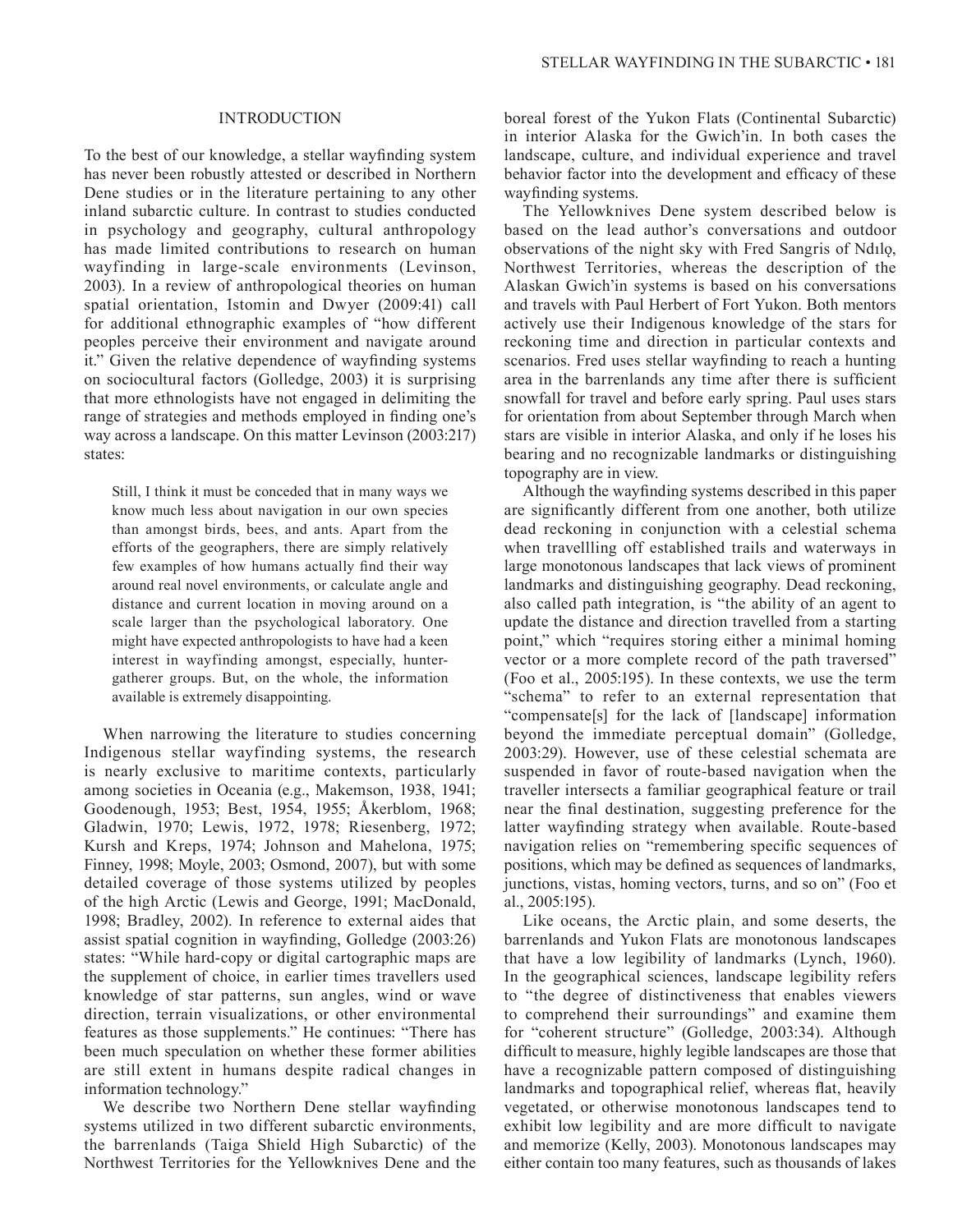

FIG. 1. The area (dashed polygon) between MacKay Lake and Artillery Lake in the Northwest Territories where Fred Sangris describes using traditional stellar wayfinding methods after travelling from Ndılo via a route that passes Gordon Lake.

or an extensive region of similarly sized hills or summits, or they may be characterized by a perceived lack of features, such as the open ocean or a vast snow-covered plain (cf. Kelly, 2003). Different weather and light conditions may, of course, also change the perceived legibility of any given landscape.

Aside from the physical aspects of a landscape and their spatial relationships, landscape legibility is also dependent on personal experience, travel behavior, and sociocultural constructions, such as mnemonic devices or significant and sacred places which may impart greater significance to a landscape for different people and peoples (Golledge, 2003). For these reasons, landscape legibility is dependent on: 1) physical landscape characteristics and their spatial relationships, 2) sociocultural factors, and 3) individual travel behavior and experiences (Golledge, 2003). Each of these factors are considered in the following case studies and may have relevance to the development, selection, or implementation of a celestial schema for wayfinding in some parts of the Northern Dene region and not in others. In addition, these examples integrate with time-reckoning methods and concepts to demonstrate how the sun and stars are utilized as both a clock and compass.

# YELLOWKNIVES DENE STELLAR WAYFINDING

The traditional estate of the Yellowknives Dene extends from Great Slave Lake, north to the Coppermine River and east to the vicinity of the Thelon River. However, journeys as far north and east as the Coronation Gulf and Hudson Bay respectively were not uncommon in earlier times (Weledeh Yellowknives Dene, 1997). The entirety of this estate is broadly classified as the Taiga Shield ecozone and contains approximately 200,000 lakes (Ecosystem Classification Group, 2008). Waters in the Taiga Shield feed into Great Slave Lake and Great Bear Lake, eventually reaching the Arctic Ocean via the Mackenzie River, or else they drain to Hudson Bay via the Thelon and Dubawnt River systems. Permafrost is discontinuous to continuous and vegetation ranges from slow-growing mixed-wood forests to lichendominated tundra (Ecosystem Classification Group, 2008).

The specific area relevant to this study is the region between Gordon Lake, MacKay Lake, Artillery Lake, and Ndilo and Dettah, which are the two principal Yellowknives Dene communities located on the north arm of Great Slave Lake (Fig. 1). This area is approximately bounded between 62˚25ʹ and 64˚18ʹ N and 114˚21ʹ and 107˚33ʹ W.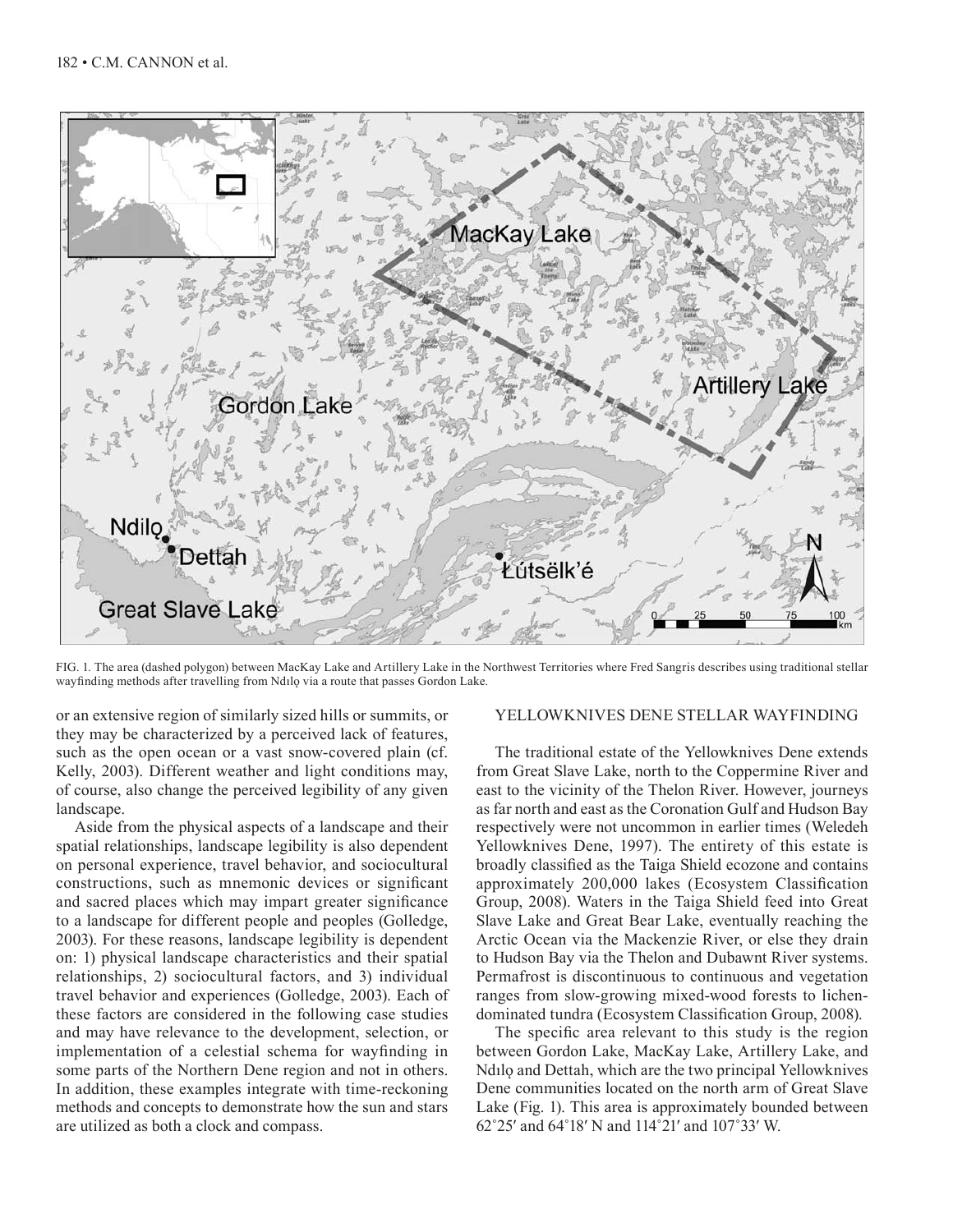The region around Artillery Lake or *zehdaàcho tì* (big point lake) has cultural and subsistence value of great importance to the Yellowknives Dene and the Dëne Sųlıné of Łútsëlk'é and contains the landscape type known colloquially as the barrenlands or *hoezı̀ ı* (the area which is smooth), otherwise classified as the Taiga Shield High Subarctic. The topography of this ecozone consists of a "complex of glacial till and Precambrian bedrock outcrops" that is quite rugged in places (Ecosystem Classification Group, 2008:25). Lakes cover nearly one -quarter of the total land area and elevations range between approximately  $200 - 500$  m, although local variations rarely exceed 100 m. The landscape is largely treeless. Frost is common in all months except July and August with mean annual temperatures between  $-4^{\circ}$ C and  $-9^{\circ}$ C (Ecosystem Classification Group, 2008). January is the coldest month with a mean temperature that ranges from  $-27^{\circ}$ C to  $-30^{\circ}$ C, whereas July is the warmest month with a mean temperature between 13˚C and 16˚C. Mean annual precipitation ranges from 27 to 39 cm (Ecosystem Classification Group, 2008).

The barrenlands around Artillery Lake are a valued muskoxen and caribou hunting territory (Weledeh Yellowknives Dene, 1997) and contain numerous sacred places tied to ancient events and the transformation of the world. In traditional times, trips made from treeline to basecamp destinations in the barrenlands were conducted at night by setting a bearing to a sequence of low altitude stars rising from the eastern horizon. During the generation of Fred Sangris's grandfather, *Hotethk'aáldhër* (portage boss, born in 1890), the hunters broke trail on snowshoes, travellling with their dog teams at night while the women and children followed behind on the packed trail in the morning with the remainder of the family's possessions. Fred explained:

My grandfather, they used to travel from Lac de Gras going to the [caribou] calving grounds. In order for them to travel that kind of distance they would have to travel at night. All night they will break trail and continue following certain stars to another star, to another star, to get to an area where they want to go. Once they arrive there, daylight will come around. And then the women and children who were left behind, miles behind, by morning they would be packing up and would be following the same snowshoe trail in the daytime to where the harvesters were.

Family groups maintained this travel itinerary until reaching a basecamp destination where they resumed a daytime schedule.

Today, Fred Sangris is among few Yellowknives Dene who still occasionally use a traditional stellar wayfinding system. To reach the barrenlands to hunt caribou, Fred travels approximately northeast to Gordon Lake and then continues to MacKay Lake where he takes a southeast bearing to the vicinity of Artillery Lake. Fred begins a typical trip right from his home in Yellowknife Bay in

Ndilo and then travels approximately 90 km to Gordon Lake. This segment of the journey is made during the day or night and follows a series of established trails through open canopy forest punctuated by numerous lakes and hills of mantled bedrock. However, a portion of these trails now overlap with the winter road that connects the Ingraham Trail road east of Yellowknife to the Diavik and Ekati Diamond mines at Lac de Gras north of MacKay Lake. If a night schedule is selected for this leg of the journey, then Fred departs around dusk. For a daytime trip, Fred departs just before dawn, usually reaching Gordon Lake by late evening of the same day.

Fred observes Arcturus (α Boo), known as *Wezhìı Nagede ̀* (they go inside), as a traditional time-referent used to determine his departure times near dawn or *k'òmba*. The Big Dipper points directly to this star as it rises from the east-northeast horizon at morning twilight from about mid-October to early December. Regarding the use of this star Fred said:

You got to get the early start in the morning. By the time *k'òmba* comes around you should be gone on the trail. So, it was one of those teachings that they say that you have to be up and there's no time to waste to sleep in and take your time. You only have so many hours during the day to do so much things… Another thing, I drink lots of tea because I have a hard time waking up. So, when I drink tea, about four in the morning I'm getting up. I go to the washroom. So, when I go out, I could see the stars. I look at the stars if the sky is clear. It'll tell me that it's still in the evening. It's still not quite morning. So that's when I go back to sleep and then later on I will get up again and look at the star. When I see that big finger [Big Dipper] there's a star that should be coming up [Arcturus]. And if I see that star, then I'm one hour away from daylight. That's the time I get up. So, it's right after that [star], *k'òmba* comes up. So that's the big star [Arcturus]. When it comes up, I got an hour to prepare my food, get my gear ready, get my sled dogs ready, ready to travel. So, by the time I start travellling on the lake [Great Slave Lake] it's still little bit dark, but I get a head start and I move ahead… If we leave here right after *k'òmba* then we get there [Gordon Lake] at night.

This segment of the journey utilizes classic route-based navigation and may be conducted any time after there is sufficient snow for travel, from late autumn to the end of winter.

After sleeping and resting at Gordon Lake, Fred continues northeast to MacKay Lake. At this point Fred transitions to a nighttime travel itinerary and begins using a celestial schema to maintain his southeast bearing across the Taiga Shield to the barrenlands near Artillery Lake, approximately 175 km away as the crow flies. Before departing MacKay Lake, Fred obtains an approximate southeast bearing by placing two sticks vertically in the snow about 12 m apart aligned to the rising sun. After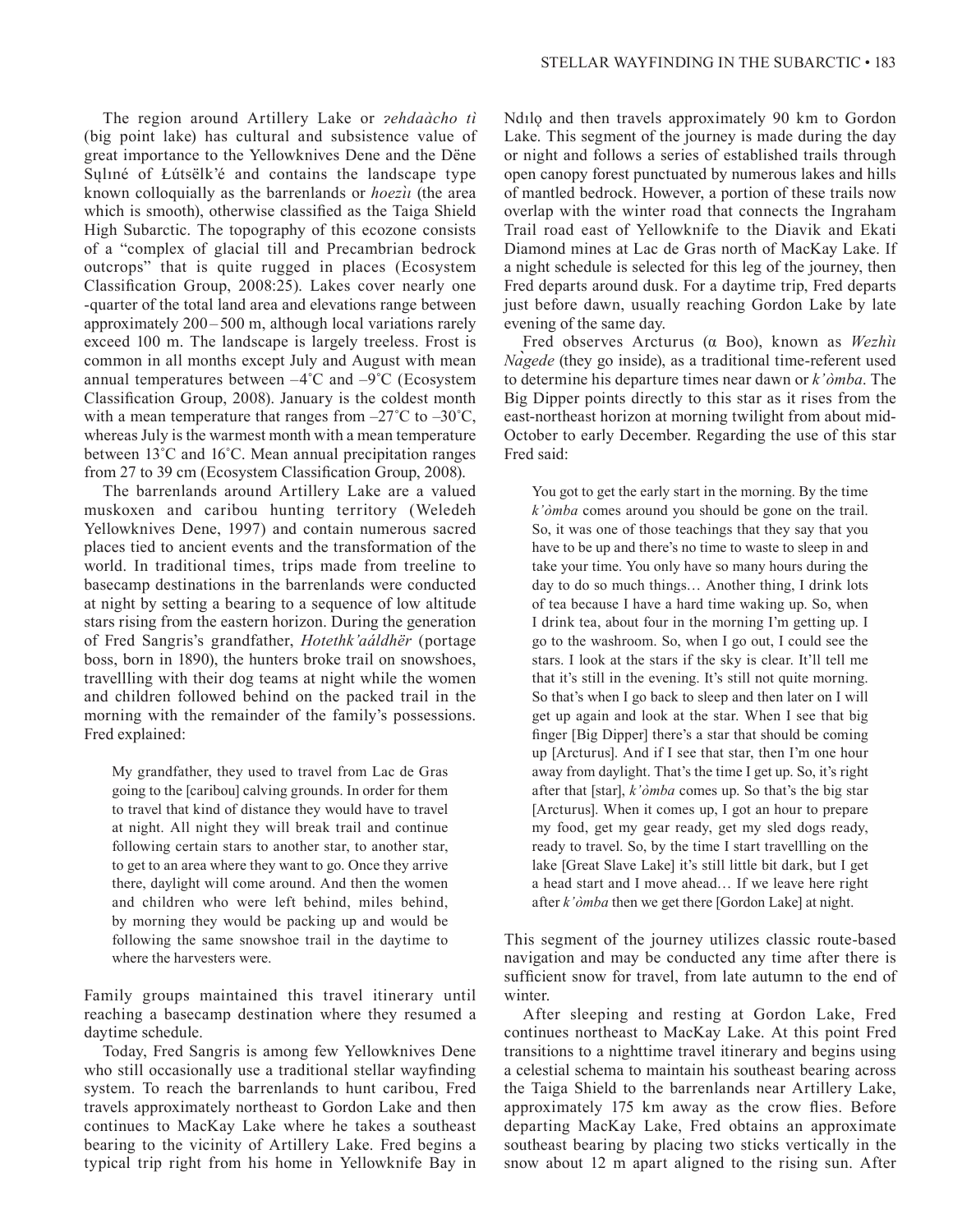

FIG. 2. Yellowknives Dene method of picking up and tracking a new star at about 40-minute intervals as each rises from the southeastern horizon in the barrenlands of the Northwest Territories.

marking this southeast-northwest axis at dawn, Fred goes to sleep until late afternoon when he wakes up to begin packing up his camp in preparation for nighttime travel (cf. Pike, 1892).

When the first stars begin to appear just after dusk, Fred waits with his dog team or skidoo until any conspicuous star rising near the southeastern horizon aligns with his southeast-northwest oriented sticks. After an alignment is made, Fred pulls his sticks and sets out following the target star. Because stars appear to rotate through the sky at 15˚ per hour, a new star must be picked up near the original place of the proceeding star at about 40-minute intervals. This homing process also involves tracking somewhat behind or to the left of the target star, which appears to move across the sky from east to west, rising at an oblique angle to the horizon. Fred described this process (Fig. 2):

In front of my teepee on the barrenlands I have two poles. Maybe one form here to the next house, which is about 40 feet. I have one pole here and then I watch the sun, where the sun come up. I put another pole there. And that way during the day I always know where the

east is… So, in the barrenlands it's dangerous kind of to travel during the daytime, especially if it's whiteout. You have no idea where you're at. But if the stars come out and the sky is clear and you're travelling, that's the safest. For me that's the safest way to travel because I've done it many times. And then I watch the east sun, or the star from the east [i.e., southeast]. I would pick that. I would pick that star. There's lots of stars. Remember, lots of stars in the sky, eh. But I pick the unusual star and I keep my eye on that star. And I keep travelling, travelling a great distance. And then it comes right up like that. Just like that. Just like that, and then I would find another star over here not too far from that and I would pick on that one. I'll pick on that one for a little while. I'll keep going, eh. After a while I'll stop and [then] I'll pick another one here [to the left of the previous star]. And that's how I get from one end to the other end.

Fred repeats this process (following a new star at approximately 40-minute intervals) until the Pleaides known as *Łą Wedzà* (they sit together) or *Wetseè Dzà* (its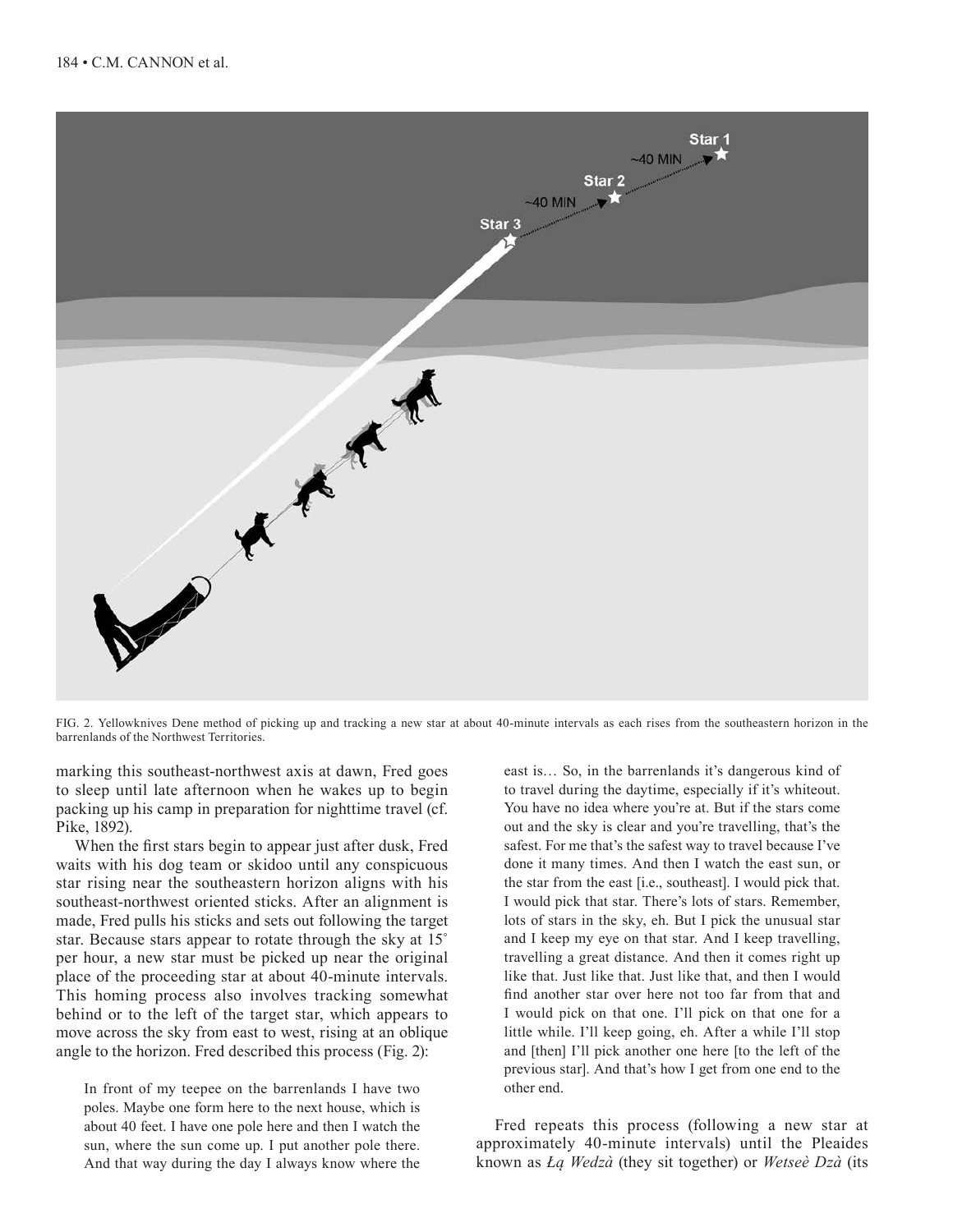tail measure) has ascended to a very generalized high position in the sky indicating that it is late at night and time to rest the dogs again. Fred said:

Late in the evening there will be some star coming up too. If you look towards the east, you will see a star [Pleiades] that will come up that will look like a high noon. And that star will tell you that it's about 11 o'clock to about 12 o'clock at night. So, when you look at the star over to the east, that star will tell you that it's late at night. Time to rest the dogs and time to go to sleep. And if you don't pay attention to the stars you may travel all night and your dogs will get worn out. You'll have no idea what time it is, and you'll really lose track of time. So, if you pay attention, you'll keep track of the skies as you travel, and you always know where you are and the distance you need to go.

So, for me when I travel late at night with sled dogs in the past, I can see that big star [Pleaides] going up pretty high; high noon, like. To me it's 11 o'clock at night. And that's when I usually set up my camp for the night and I go to bed. So, probably around four in the morning … but if I keep going and the star's way over here [towards the south or southwest] then I know I'm beyond the time; going late at night, which is not good. So that's the one we watch.

After Fred makes his way across the barrenlands by repeating the procedures described above for two or three days, he transitions to a route-based approach when intersecting a trail or other familiar geographical feature near his final destination. In this respect, a trail or large familiar geographical feature, such as Artillery Lake, has efficacy in expanding the size of Fred's target destination, just as a Polynesian navigator at sea might expand the target size of small distant island or atoll by looking for distinctive V-shaped land clouds or certain species of birds (Lewis, 1971). Because trails and certain lakes are relatively large targets, it does not matter so much where they are intersected, so long as the traveller reaches them at some point. After arriving at the general target (e.g., trail or lake), the traveller recognizes the familiar landscape and knows which course to travel to reach a more specific destination, such as a particular bay or esker near Artillery Lake. After Fred has reached his destination in the barrenlands, he adjusts back to a daytime itinerary to hunt and carry on life in the bush as normal from a basecamp location.

To return to Ndilo from the barrenlands, Fred again reverts to a nighttime itinerary and repeats the process followed during the outbound leg, but in the opposite direction following target stars that are setting on the northwest horizon. Again, when intersecting a familiar landmark, such as the ice road or MacKay Lake, Fred will turn southwest and switch to a route-based wayfinding approach to continue towards Gordon Lake and beyond to Ndılo following established trails.

Although a celestial schema offers great utility for traversing the barrenlands when covered in snow, Fred emphasizes the importance of always paying attention to landscape features in case of inclement weather. Fred stresses that when the weather is cloudy, memorization of the landscape must be used to "bring you back." In addition, landscape features are sometimes used in conjunction with the star-based method. For example, if a distant hill is aligned beneath a target star, the traveller may choose to fix on the hill instead of the moving star. As the traveller approaches the hill, he will look for a new low-altitude star approximately aligned with his bearing to the hill and then continue by following that star.

Another strategy used by travellers is to mark welltravelled routes with stone cairns, or piles of rocks called *kwe daila* (rocks were piled up). Apparently, certain paths, such as portions of a route from Łútsëlk'é to the Thelon River, are already marked with stone cairns aligned to an east-west course set by following stars. These cairns also have utility when travelling in summer between portages when no stars are visible. Fred explained that travellers sometimes carry several boulders with them in their dogsleds or skidoos to place after the last pile of stones, thereby gradually extending the marked portion of the route during the winter. In this respect, Fred stated:

The markers were placed long before, following the stars. Long before me. They're out there yet, and some of the hunters still use them to this day. We go from Łútsëlk'é to Thelon. There are markers along the Thelon already; rocks… If I'm travelling, we'll say the three of us are travelling, we just left the fresh ground, with unmarked ground, eh. Nothing there, and we know where the sun comes out. So, we'll keep going to that direction and as we move, we'll put boulders out. So, we'll keep going to that direction and as we move, we'll put boulders up, boulders up, boulder up. Boulder up like that [i.e., building rock piles]. So, pretty soon you don't have to pay attention to the stars. You just watch the boulders, the rocks. It's been placed already… And if you go to another new ground, you know, unmarked; well, then that's when you got to be careful. You got to know your way around.

Another route-marking strategy used by Dene peoples throughout the Northwest Territories is to mark a winter route with a series of sticks placed in the snow at an angle pointed towards the home destination. In this way, the traveller knows which way to return even in a whiteout. This method is not only used in the barrenlands by the Yellowknives Dene, but also by the Sahtúot'<sub>1</sub>ne when traversing Great Bear Lake. If caught in overcast weather, travellers will often estimate their bearing against the direction of sastrugi or wind-crusted snow called *tsi* łkëné (snow road) or *tàhtsıì* (snowdrift) until they are able to camp and wait for better travel conditions. Because the windblown drifts orient in the same direction, travellers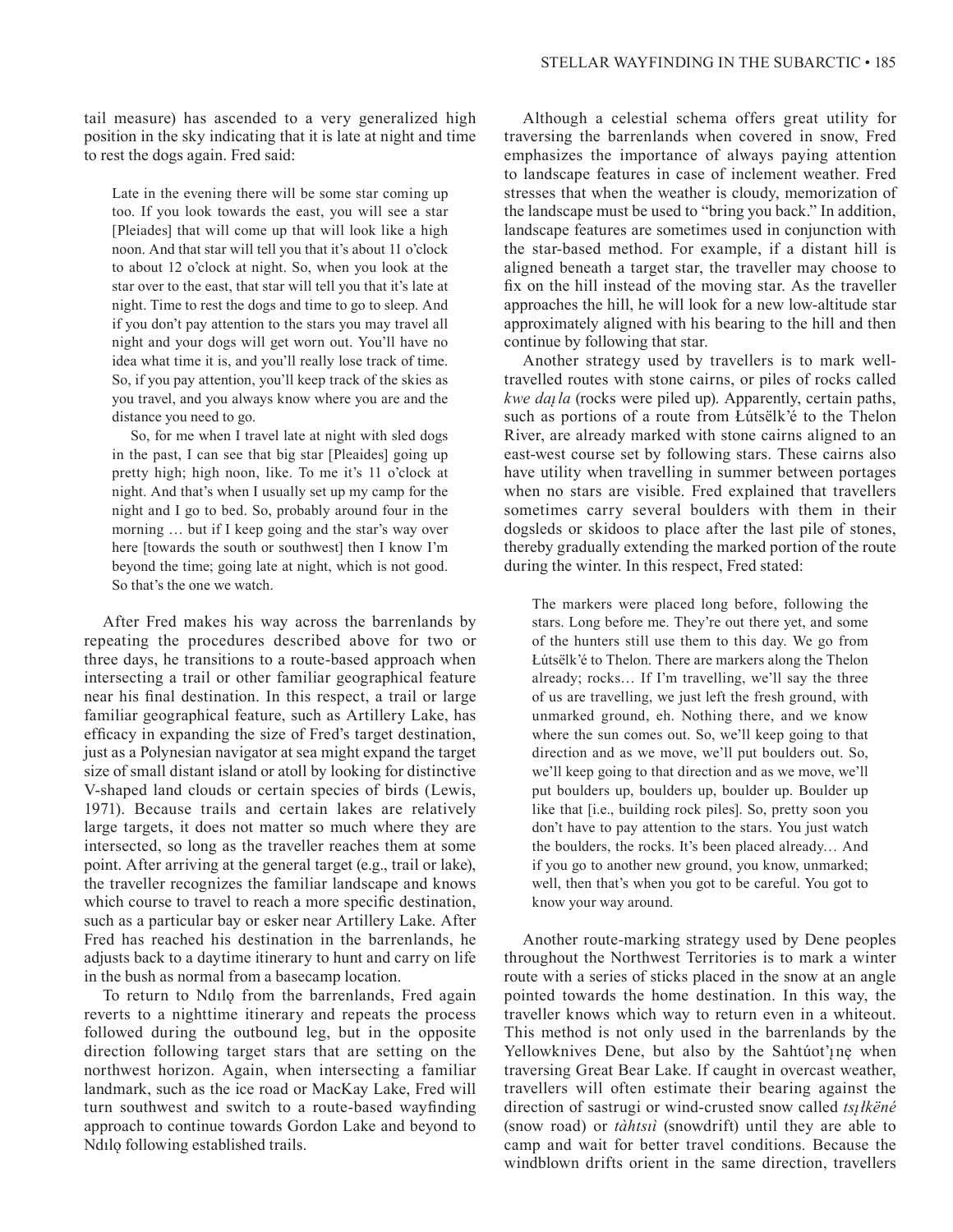can maintain their approximate bearing by feeling how their skidoo or dog team rides with or across the drifted snow. With respect to orienting by the wind and snowdrifts, a Dëne Sųlıné speaker from Łútsëlk'é explained:

Yeah, those snowdrifts were indicators, I guess, for travelling across long distance on the lake, especially in the whiteouts when there's just heavy snow falling. So, you can't see nothing. There's no other land you can see or landmarks. So basically, you'll just look at the snow, what direction they're going. And if the snowdrifts are facing one direction, they'll try to keep their skidoo or their dog team in that direction to where their destination is, I guess. So that was an indicator for people to travel a long distance on the lake without any [other] indicators and stuff like that … when you go out, when you're off you could tell. And the same with the wind too. The wind, that's basically on skidoo; the wind direction. Because on a skidoo you can't feel these *tsı̨ łkëné* sometime because you're going so fast. But you can feel the wind on one side of your face. And all of a sudden the wind's in your face. That tells you you're in the wrong direction.

In addition, Fred noted that he and other travellers formerly marked the shadow of a stick with a rock or chunk of ice to estimate the passage of time. However, Fred also emphasized that barrenland travellers all have their own slightly different techniques for finding their way and estimating time.

Finally, it is worth noting that until at least several decades ago, Yellowknives Dene trappers commonly spent the duration of the trapping season in the barrenlands before returning home in the early spring. Fred explained that the distinctive "dancing" appearance of the sun caused by refracted light in March or April is a telltale sign to return from the barrenlands before spring breakup. This was an important temporal marker given that the spring thaw in the tundra lags breakup in Ndılǫ at Great Slave Lake. Fred explained:

March is the long sun. And then right after the long sun is *sa datło* [sun is dancing]. The sun started to dance in April, eh. You can't look at it, it's too bright; *sa datło*. Then you know you have to leave the barrenlands before *sa datło*. Because if you don't leave the barrenlands [by] *sa datło*, about 50, 60 miles out there'll be no snow. You'll be coming back from the tundra, you'll be going through water. There'll be ducks swimming around. Yeah, then you'll be in trouble. So, you get back by the time the long sun and before the dancing sun; *sa datło*.

Fred's collective wayfinding knowledge was not only honed by years of personal experience, but it was also passed on to him by his grandfather and father who confiscated his wristwatch and paper calendar when he was a teenager to stress the importance of learning to read the land and sky. With respect to learning to tell time by the moon, sun, and stars, Fred explained:

In 1976 I was 18 years old. I went to the Arctic tundra in the treeline around MacKay Lake. And my father helped me with sled dogs for the first load; setting up my camp. And he noticed I had this big watch. Big military watch that I just bought that summer and also with the cardboard. I made a calendar with a pencil and cardboard. And he said, "Give me your watch." He said, "You don't need a watch. Where you are right here, you don't need a watch. Your watch tells you when to sleep and when to get up, but you should really pay attention to your surroundings, listen to your body, listen to your surroundings, and look at the stars at night. And every time a moon goes by, a full moon, keep track of it. And every time the sun goes down, the stars will come up. And try getting up early in the morning and you'll see. You'll see a big star called, we call it the finger [Big Dipper]," he said. "At the tip of the finger there'll be another big bright star [Arcturus as the Morning Star referring here to Altair not Venus] that will come up, maybe about one hour before the daylight. That star is the important star. And if you pay attention to it that star will tell you that it's in the morning time."

Finally, Fred commented on the status of Yellowknives Dene stellar wayfinding and time-reckoning knowledge and practices:

Today there are still hunters with the community who still use the stars. My family, brother and sister, we still travel at night here. Within the next week or two we'll be travelling up north of here and I think we'll be travelling at night. So, that's how we get to our hunting ground… So, stars are very important to our life. It not only tells us how to navigate, but it also tells us how to tell time. Time is very important, and in olden days we didn't have watch. We had to navigate. We didn't have Tim Hortons and all the good stuff, but we had to look into the sky. As my grandfather said, "It's all written in the skies."

## GWICH'IN STELLAR WAYFINDING

The Gwichyaa Gwich'in (residents of a broad area) and Draanjik Gwich'in (platform cache river residents) estates that compose much of the Yukon Flats district of Alaska is a vast floodplain of the Yukon River and its tributaries covering roughly 35,500 km<sup>2</sup> (Williams, 1962). The region is approximately bounded between 65˚45ʹ and 67˚30ʹ N and 142˚30ʹ and 150˚00ʹ W (Williams, 1962). The topography is markedly flat with few low-lying hills and thousands of shallow lakes, sloughs, and streams. The braided Yukon River meanders through the Flats, dropping just 61 m over a distance of roughly 435 km as the river flows (U.S. Fish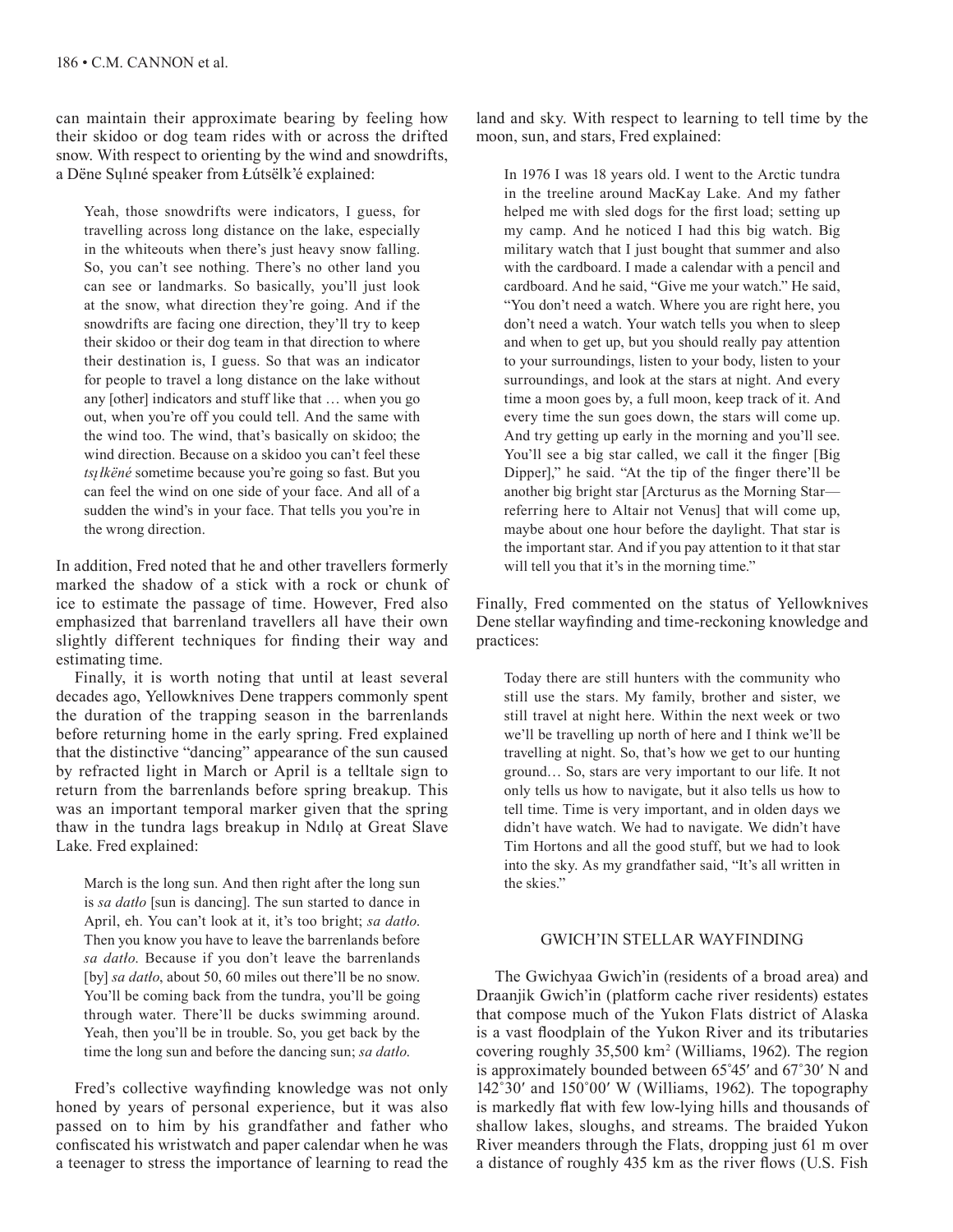

FIG. 3. The Yukon Flats and Porcupine Plateau in Alaska where Paul Herbert uses the Gwich'in constellation, *Yahdii*, for wayfinding.

and Wildlife Service, 2022). Two other major rivers, the Porcupine (*Ch'oonjik*, quill river) and *Draanjik* (platform cache river), feed into the Yukon River near the Gwich'in community of Fort Yukon or *Gwichyaa Zhee*. These three rivers and their tributaries provide a matrix of routes for winter and summer travel. To the north and east, the Yukon Flats transitions to the Porcupine Plateau, an upland area that extends to Canada with numerous hills and rounded mountains reaching 1067 m (Todd, 1978a) (Fig. 3).

The climate of the Yukon Flats is classified as Continental Subarctic and is noted for relatively low rainfall (17.8 to 25.4 cm annually) and extreme temperatures (Todd, 1978b). For example, from 1928 to 1958 Fort Yukon registered a mean annual temperature of –6.3˚C, whereas maximum and minimum temperatures were 36.1˚C and –57.2˚C, respectively (Johnson and Vogel, 1966). The mean number of days with freezing temperatures for the same period is 215 (Johnson and Vogel, 1966). Black and white spruce, birch, larch, alder, and various species of willow account for thick forest vegetation. When combined with the region's relatively flat topography, the landscape affords few vantage points for orienting by prominent geography and distant landmarks, particularly when travelling off waterways and established trails. Nonetheless, the Yukon Flats offers expansive views of the sky filled with reliable orientation markers for those who have learned to read them.

Although the Gwichyaa and Draanjik Gwich'in of the Yukon Flats also utilize a celestial wayfinding schema

in an environment that has a low legibility of landmarks, it is completely different than the one employed by the Yellowknives Dene. These differences may be related to the fact that the Yellowknives Dene utilize a celestial schema designed for tracking target stars over relatively long distances in open country, whereas the Gwich'in schema primarily facilitates orientation during short trips into thickly vegetated forests after departing familiar trails and waterways. The Gwich'in schema is unique in that it projects human anatomy and its bilateral symmetry into the sky as a uniquely adapted whole-sky constellation that serves as a mnemonic device for remembering the spatial relationships of key stars (Cannon and Holton, 2014). This whole-sky constellation, known as *Yahdii*, integrates with the landscape and the Gwich'in riverine directional system to facilitate orientation when prominent geography and landmarks are not visible.

Although travel in the Yukon Flats is largely conducted on watercourses and established trails, numerous circumstances require travel off these paths into dense vegetation where maintaining one's directional orientation can be challenging. In this region, views of a trail or river are often obscured by thick vegetation after just a few dozen paces into the forest or brush. In situations that require longer detours off a primary route, such as when tracking a wounded animal, the landscape can become truly disorienting if no external sky-based schema is utilized.

Except in the summer, the Gwich'in observed the positions of stars to determine the timing of the day's first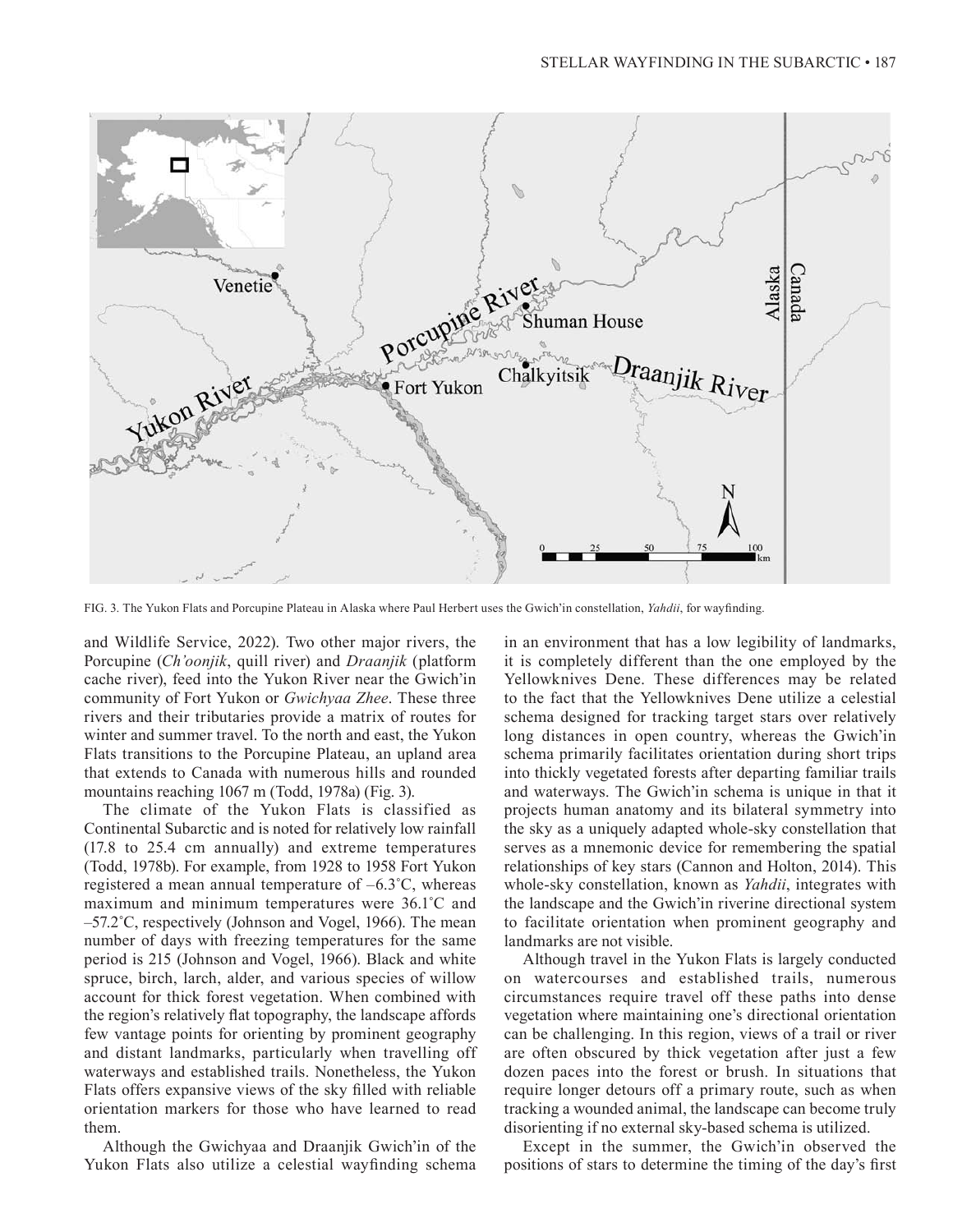activities around morning twilight. From early October to early December, for example, *Yahdii*'s tail or *vitsì'* (Big Dipper) points to three morning stars called *vanh oozhrii* (it is naming the morning) or *yeedàak gahàajil* (they rose far up) and variants thereof, which rise in sequence from the northeast horizon between the time from morning darkness to the first light of dawn. These stars, δ Boo (Thiba), ε Boo (Izar), α Boo (Arcturus), are evenly spaced, each signaling an activity in the morning routine, particularly in hunting or subsistence contexts. When the first star appeared, people woke up to begin their day. When the second star came into view, one should have finished eating breakfast and be dressed to head outside. When the third and final star appeared around the first glow of dawn, hunters should already be out on the trail lest they miss their opportunities for the day. Gwich'in Elder, Paul Herbert explained:

Say four o'clock, the first one come up over the horizon, that's four o'clock. Next one is five, and then six. And then after that there's daylight. You see? So, when you're hunting that's how people a long time ago, all they did was hunt, eh. Go hunting for food. I mean long, long time ago. They have to go hunting to survive. Okay so they go by the stars for the direction, for their time. So, when in early in the morning when you get up and you go outdoors. You go outside and you look. You see the stars start just peeking over the horizon, you know it's four o'clock [by the appearance of the first star, δ Boo]. So then by the second one [ε Boo] you've already drank, drank something, you ate and you're going. You're on your way because you got ready. Like if we're going to go tomorrow, we're ready to go tonight. Okay, we got everything ready. All you've got to do is jump into your warm clothes and you're going. You're gone, by the second star. And by the third star  $(\alpha$  Boo), you're one hour out that way.

In his native language, Paul summarized:

*Tr'ohkìt vành oozhrii gahàa'aįį izhit khèekee'ąįį.* She or he got out of bed when the first morning star rose.

*Gwats'ąįį vành oozhrii khànee'ąįį ts'ą̀ ' neech'in'àl.*  We ate something when the next morning star rose.

*Gwats'an tik vành oozhrii gineehòo'ąįį gwizhit hàazhii.*  She or he went from there [to go hunting] when the third morning star rose.

The morning stars are regarded as three spirits rising directly towards *Yahdii* and are a metaphor and reminder to follow protocols and live correctly to keep one's own spirit light and untethered from the emotions and baggage of this world. Early dawn is also an important time for spiritual exchange, which underscores the significance of the relationship between waking up with these stars, the dawn period, and hunting (Fig. 4). As described in a previous



FIG. 4. The Big Dipper or *vitsì'* (his tail) pointing to a Gwich'in constellation of three morning stars called *vành oozhrii* (it is naming the morning) or *yeedàak gahàajil* (they rose far up) and variants thereof on 1 November at 6:30 AM local time in interior Alaska.

paper (Cannon et al., 2019), the whole-sky constellation, *Yahdii*, is the incarnated spirit of a Dene Traveller figure who went around the world in ancient time to instill balance and order while transforming Earth into its present form.

After a pre-dawn departure, although not always the case, travel is largely conducted along a trail or watercourse during daylight hours when no stars are visible. If a situation requires venturing off the trail or river, such as when following a wounded animal or searching for a fishing lake, the sun and wind are used as primary referents for orientation. In these situations, Paul maintains his bearing by noting the direction of the wind or the position of the sun relative to the trail or watercourse where he parked his transportation before setting out on foot into the brush or forest. For example, if the sun is in the downstream direction on the Porcupine River (e.g., to Paul's right side when headed east-southeast into the forest), he will keep it in the same relative position to his body when travelling outbound, or he simply notes that the sun is to the right side of his body (downstream direction) when departing the river. Paul also pays close attention to the landscape and occasionally counts lakes or ponds that he passes to estimate distance. To return, Paul simply reverses course by maintaining the sun or wind on the opposite side of his body (e.g., to his left) until he intersects the trail or river near where he parked his boat, skidoo, ATV, or dog team. Paul explained: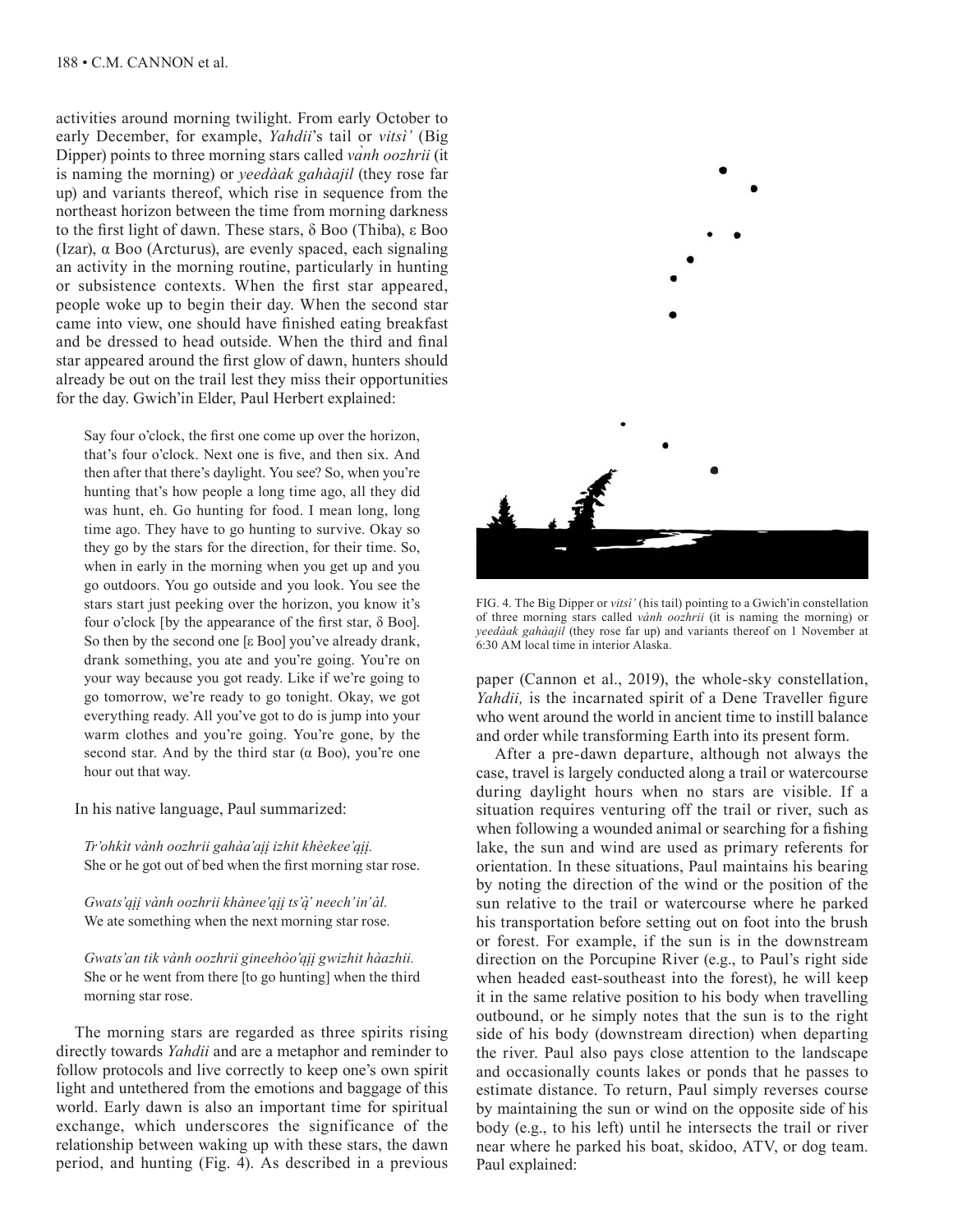| Asterism |                         | Translation                                          | Stars <sup>1</sup>                                                                                                                      |
|----------|-------------------------|------------------------------------------------------|-----------------------------------------------------------------------------------------------------------------------------------------|
|          | 1. vitsì'               | his tail                                             | The Big Dipper                                                                                                                          |
| 2.       | tł'ohts'ąjį vanli'      | his left hand                                        | o Leo (Subra), α Leo (Regulus)                                                                                                          |
| 3.       | shreets'ajj vanli'      | his right hand                                       | $\gamma$ And (Almaak), $\beta$ Tri                                                                                                      |
| 4.       | tł'ohts'ajį vatth'àn    | his left leg                                         | a general region of stars                                                                                                               |
| 5.       | shreets'ajj vatth'àn    | his right leg                                        | a general region of stars                                                                                                               |
| 6.       | tł'ohts'aii vidzèe      | his left ear                                         | $\alpha$ Gem (Castor), $\beta$ Gem (Pollux)                                                                                             |
| 7.       | shreets'ajj vidzèe      | his right ear                                        | $\alpha$ Aur (Capella), $\beta$ Aur (Menkalinan)                                                                                        |
|          | 8. vanch'àl             | his snout                                            | Messier object 45 (Pleiades)                                                                                                            |
|          | vantsih                 | his nose                                             | (variation)                                                                                                                             |
|          | 9. vindee               | his eyes                                             | ι Aur (Hassaleh), β Tau (Elnath)                                                                                                        |
|          | 10. viki'               | his head                                             | all the stars comprising the ears, eyes, and snout                                                                                      |
|          | 11. vizhin              | his body                                             | 15 Lyn, o UMa (Muscida), h UMa (Alhaud IV), 36 UMa, $\theta$ UMa (Alhaud V), t UMa (Talitha),                                           |
|          |                         |                                                      | κ UMa, (Alkaphrah), 31 Lyn (Alsciaukat)                                                                                                 |
|          | vatthai'                | his flesh                                            | (variation)                                                                                                                             |
|          | 12. tł'ohts'ąjį vakwài' | his left foot                                        | $\alpha$ Boo (Arcturus), $\eta$ Boo (Muphrid)                                                                                           |
|          | 13. shreets'aji vakwài' | his right foot                                       | $\alpha$ Cyg (Deneb), $\gamma$ Cyg (Sadr)                                                                                               |
|          | 14. tł'ohts'aii vigin   | his left arm                                         | a general region of stars                                                                                                               |
|          | 15. shreets'aii vigin   | his right arm                                        | a general region of stars                                                                                                               |
|          | 16. vidrii              | his heart                                            | $27$ Lyn                                                                                                                                |
|          | 17. vatòo               | his cane                                             | the stars in the top of the cane are $\eta$ Leo, $\gamma$ Leo (Algieba), $\zeta$ Leo (Adhafera), $\mu$ Leo (Rasalas), $\varepsilon$ Leo |
|          |                         |                                                      | the stars in the bottom of the cane are all the stars between o Leo (Subra) and $\alpha$ Hya (Alphard)                                  |
|          | 18. va'ohtsùu           | his bag                                              | X UMa (Taiyangshou), ψ UMa, μ UMa (Tania Australis), λ UMa (Tania Borealis)                                                             |
|          | 19. vataii              | his trail                                            | Milky Way Galaxy                                                                                                                        |
|          | są' gwat'an tąjį        | trail of stars                                       | (variation)                                                                                                                             |
|          | 20. yeedàak gahàajil    | they rose far up                                     | three morning stars: $\delta$ Boo (Thiba), $\epsilon$ Boo (Izar), $\alpha$ Boo (Arcturus)                                               |
|          | k'iidàk gahàajil        | they rose straight up                                | (variation)                                                                                                                             |
|          | vành oozhrii            | it is naming the morning                             | (variation)                                                                                                                             |
|          | 21. zheetl'an dha'ajj   | star in the middle of the sky $\alpha$ UMi (Polaris) |                                                                                                                                         |

TABLE 1. Identification of asterisms in the Gwich'in whole-sky constellation, *Yahdii,* the three morning stars, and Polaris.

<sup>1</sup> Stars identified by Bayer or else Flamsteed designations, when necessary, followed by common name in parentheses. Numbers preceding asterisms refer to locations in Fig. 5.

If you didn't rely on the stars or anything, you go by the sun or the wind … because wind here [on the lower Porcupine River] is always blowing from the north or else from the south. So, if you got out of your boat and the wind was blowing from the south and you were back in here [the forest] and you got lost, then you stop and feel the wind. So, if it's coming this way, you know, that's the south and you know it's coming this way. You know that's the south. And you know when you started you were going north [with the wind at one's back].

Like the Yellowknives Dene strategy, trails and watercourses expand the size of the target destination given that travellers will recognize where they are along the familiar route after they intersect it above or below their parked transportation. Although travellers strive to arrive at the trail or river exactly where they left their transportation, a celestial or wind-based orientation device must only be accurate enough to ensure that a traveller intersects the trail or river at some point above or below his or her departure point. An alternative strategy is to occasionally break the ends of branches as one walks along to mark the route

off the river or trail. Two drawbacks of this strategy are that it requires one to retrace his or her steps and it is not particularly effective after dark when broken spruce boughs are difficult to see. When back on the river, distances are typically measured in river bends and are referred to with phrases such as "Yeenjì' tik neegòhdii izhit dinjik tr'ąąh'ya'" (we saw a moose three bends upriver).

If it is dark and at least partially clear, Paul maintains his orientation to the landscape by observing the wholesky constellation, *Yahdii*. This constellation is composed of 19 groups of named stars that span greater than 143˚ of which 16 are named using body part terminology. When accounting for the height of trees, *Yahdii* covers the entire visible portion of the sky. The bilateral symmetry of this constellation provides multiple axes and reference points for orientation. Body parts on the left and right side of *Yahdii* are distinguished using Gwich'in terms *tł'ǫhts'ąįį* (left) and *shreets'ąįį* (right), applied from his perspective. The stars that compose *Yahdii*'s left hand and part of his cane are the only stars in the constellation that are not quite circumpolar at the latitude of Gwich'in country. In autumn, the left side of *Yahdii* is partially below the evening horizon, becoming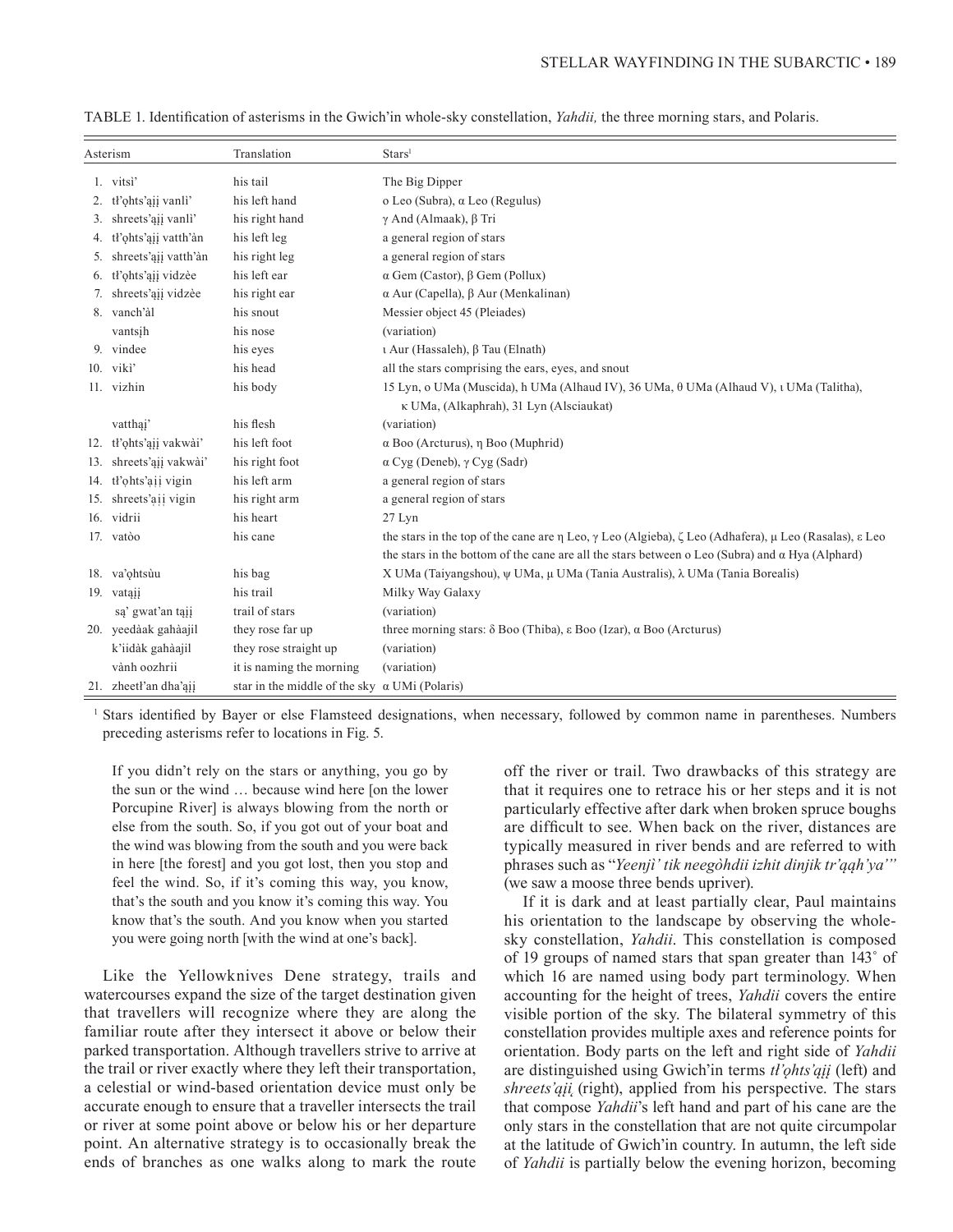![](_page_10_Picture_1.jpeg)

FIG. 5. Artistic depiction of the Gwich'in whole-sky constellation, *Yahdii*, the three morning stars or *vành oozhrii,* and Polaris as seen from Fort Yukon on 15 November 2018 at 7:30 AM local time. Zenith lies in the center of the circle. Numbers correspond to asterisms listed in Table 1. Illustration by Mareca Guthrie in consultation with Chris Cannon and Paul Herbert.

more centered towards morning. As the months advance from fall to winter, *Yahdii* becomes more centered in the evening sky. By late January through March *Yahdii* is arched across the zenith at evening twilight (Table 1, Fig. 5).

Once the stars corresponding to the individual body parts in *Yahdii* are known, their locations can be readily identified as he rotates through the night sky. Even when clouds partially obscure *Yahdii*, the recognition of one part of the constellation allows an observer to infer the locations

of the other parts based on an existing mental map of the human body. For example, if *Yahdii*'s left hand is visible, then the observer can infer that his right hand is on the opposite side of the sky bisected by his tail, heart, and body located high overhead. When centered in this position, *Yahdii*'s hands and feet are each located in separate quadrants of the sky. His feet, hands, ears, and eyes are easily recognized as bright pairs of stars that form key reference points along with his tail (Big Dipper) and snout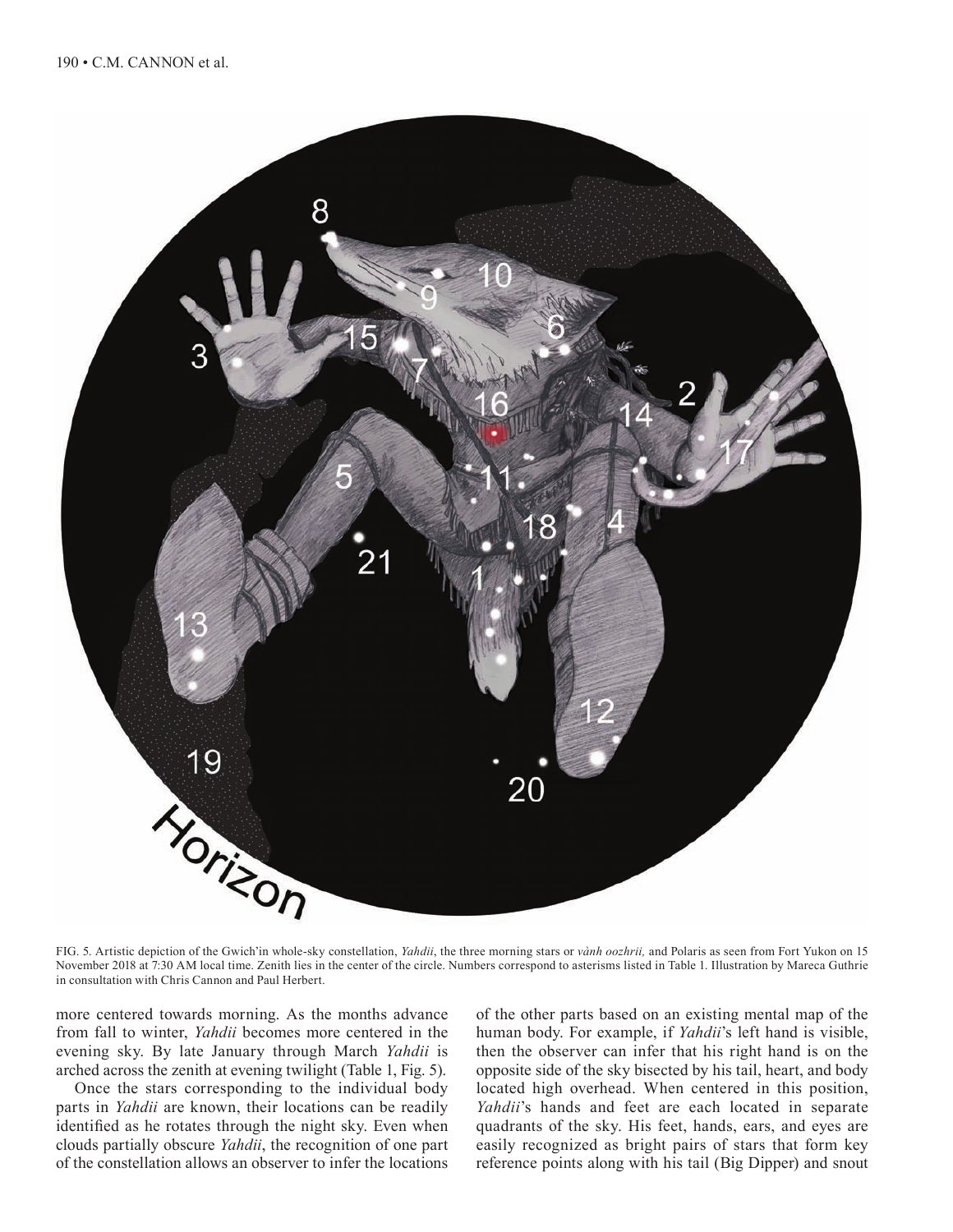| Prefix                                                  | Translation                                                                                                                                    |                          |                  |               |
|---------------------------------------------------------|------------------------------------------------------------------------------------------------------------------------------------------------|--------------------------|------------------|---------------|
| $00 -$<br>yee-<br>yi'ee-<br>k'ii-<br>gw-<br>eh-<br>geh- | near (proximal)<br>far (medial)<br>very far (distal)<br>straight (linear)<br>(areal nominalizer)<br>(postpositional)<br>(areal postpositional) |                          |                  |               |
| Stem/Suffix                                             | Allative                                                                                                                                       | <b>Punctual Locative</b> | Areal Locative   | Ablative      |
|                                                         | (going toward)                                                                                                                                 | (point location)         | (areal location) | (coming from) |
| up (above)                                              | -dàk                                                                                                                                           | -dee                     | -dòk             | -daa          |
| down (below)                                            | -zhàk                                                                                                                                          | -zhee                    | -zhòk            | -zhaa         |
| upstream                                                | -njì'                                                                                                                                          | -njìt                    | -njùk            | -nii          |
| downstream                                              | $-di'$                                                                                                                                         | -dìt                     | -dùk             | -dij          |
| upland                                                  | -ndàk                                                                                                                                          | -ndee                    | -ndòk            | -naa          |
| downland                                                | -tthàn                                                                                                                                         | -kìt                     | -kyùk            | -kyąą         |
| across                                                  | -nìn                                                                                                                                           | -ndìt                    | -ndùk            | -nii          |
| ahead                                                   | -ndàa                                                                                                                                          | -ndaa                    | $\gamma$         | $\Omega$      |
| away                                                    | -'àn                                                                                                                                           | $-$ 'àt                  | $-\delta k$      | -'ęę          |

TABLE 2. Prefixes and stem-suffix sets of Gwich'in directional morphology, adapted from Busch (2000:9).

(Pleiades). Collectively, *Yahdii* provides a single unifying system for mapping the night sky. The ability to infer the locations and spatial relationships of stars even when *Yahdii* is partially obscured by cloud cover, thick vegetation, or the horizon, is a testament to the ingenuity of a single unified whole-sky constellation uniquely adapted to a subarctic forest environment.

However, to use *Yahdii* as a celestial schema for orientation it must also be related to the landscape so that the different positions of *Yahdii* have directional meaning when the landscape becomes illegible. Paul has accomplished this by memorizing the different positions of *Yahdii* at different times of the night and seasons when stars are visible relative to the major local rivers and the Gwich'in directional system. This process is essentially the same as using the Big Dipper and other stars for time-reckoning, except that rather than simply noting their height or attitude relative to the horizon, the positions of stars must also be mentally correlated with a land-based frame of reference.

As is typical of Alaskan Dene languages, the Gwich'in direction system utilizes an absolute frame of reference anchored to the region's major river or waterway and its drainage system (Leer, 1989; Levinson, 2003; Brucks, 2015). Gwich'in directional terminology is composed of six prefixes that combine with nine "stem-suffix sets" (Busch, 2000:7) to form more than 200 possible direction terms (Kari, 1985) as shown in Table 2.

Leer (1989:576) notes that most of the Alaskan Dene directional stem-suffix sets occur in opposing pairs, such as upstream vs. downstream, upland vs. downland, and across the river, the latter of which "is its own opposite." The directionals are not, however, entirely anchored to a drainage-based or riverine frame of reference given that stem-suffix sets for up vs. down (vertically) and ahead have functional usage independent of the regional flow of water (Leer, 1989).

While Alaskan Dene directional systems are based on absolute frames of reference, the terminology anchors to a new major waterway (directional axis) when crossing drainage systems (Leer, 1989; Busch, 2000; Levinson, 2003; Kari, 2010; Berez, 2011; Brucks, 2015). In other words, the system is absolute, but only in a regional context. In this respect, Busch (2000:12) concludes that Gwich'in directionals and their frames of reference reflect a "regional consciousness" that is "congruent" with patterns of mobility. Directional terms also combine with an extensive place-names network (e.g., Kari et al., 2003, 2012; Kari, 2008, 2010; Matesi, 2016) to attain a high degree of "location precision" in which Kari (1996:445) states, "…the combination—[place] names plus directionals—functions much like a surveyors triangulation system." In summary of this perspective, Busch (2000:7) states that Northern Dene place names "are the fixed units in the cognitive map" while the "direction terms provide a dynamic way of linking places together." What has not been previously considered or described in the literature is how a celestial wayfinding schema, such as *Yahdii*, integrates with the landscape and directional system.

In the country utilized by Paul, the Porcupine River is the underlying frame of reference where *yeendàk* (far upland) is approximately north, *yetthàn* (far downland) is approximately south, *yeenjì'* (far upriver) is approximately northeast, *yeedì'* (far downstream) is approximately southwest, and *yeenìn* (far across) refers to either direction across the river along a northwest-southeast axis. Having spent many years memorizing the different nightly and seasonal positions of *Yahdii* from his home, Paul draws from that knowledge to infer the axis of the river and the directionals when out on the land by simply viewing all or part of *Yahdii*, even when miles from the river. In other words, the position of *Yahdii* informs Paul where the directions are based on his preexisting knowledge of the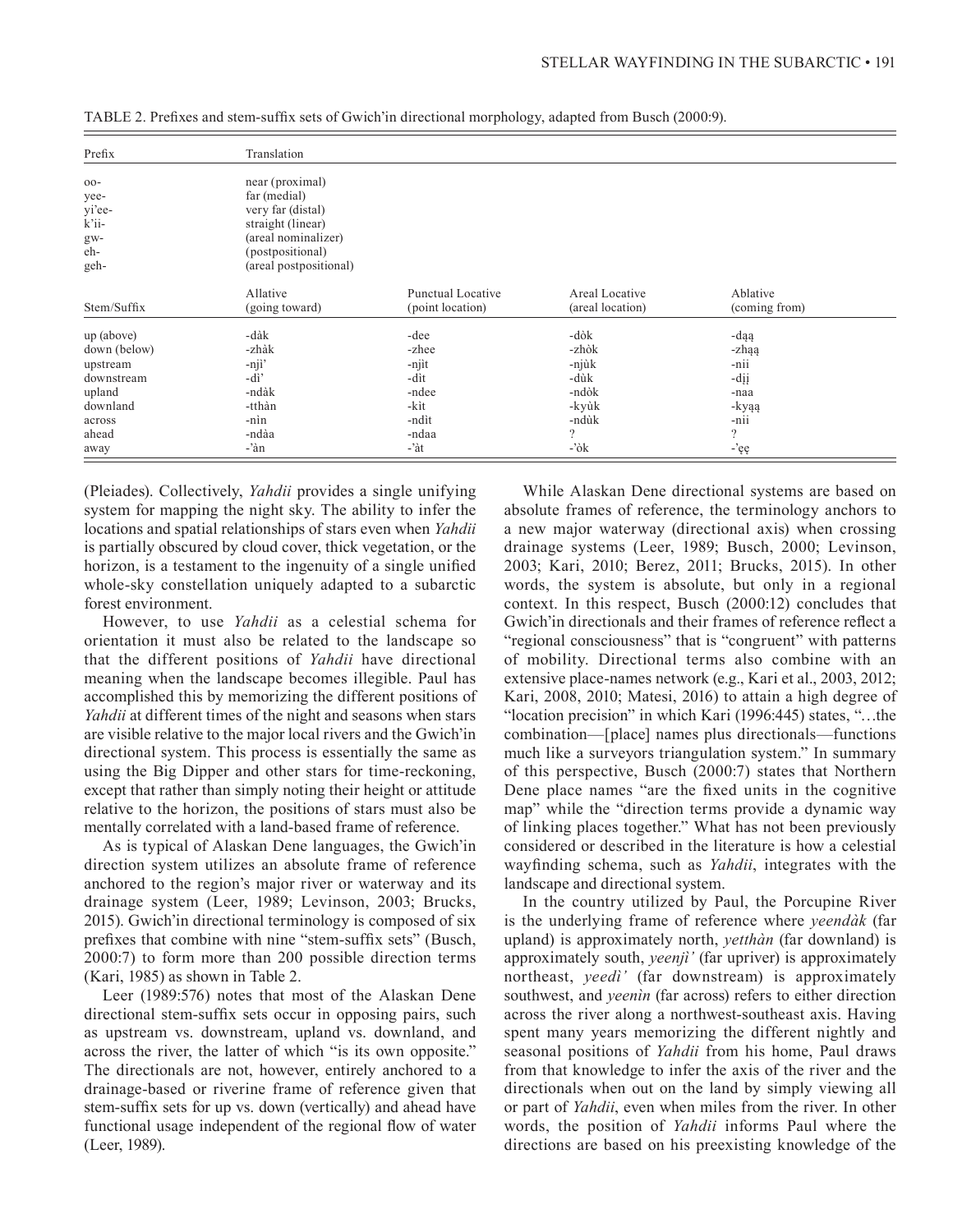![](_page_12_Figure_1.jpeg)

FIG. 6. An aerial view of a section of the Porcupine River marked with Gwich'in directional terminology relative to the position of *Yahdii* on 1 October at 10:00 pm local time. Key reference points shown are: 1) *vitsì'* (his tail, Big Dipper), 2) *tł'ǫhts'ąįį vakwài'* (his left foot, α Boo and η Boo), 3) *tł'ǫhts'ąįį vidzèe* (his left ear, α Gem and β Gem), 4), *shreets'ąįį vidzèe* (his right ear, α Aur and β Aur), 5) *vindee* (his eyes, ι Aur and β Tau), and 6) *vanch'àl* (his snout, Pleiades). His bag (*va'ǫhtsùu*), body (*vizhin*), and heart (*vidrii*) are shown but not labeled given that they are secondary markers in wayfinding contexts. Except for his right ear, body parts located on the right side of *Yahdii* are not shown in this figure.

way that *Yahdii* appears at different times of the night and seasons relative to the river and directionals. If disoriented when on the south side of the Porcupine River in autumn at evening twilight, for example, Paul would know that *Yahdii*'s snout (Pleiades) is approximately in the upriver direction (*yeenjì'*) while his tail, body, heart, packsack, ears, and left foot are parallel to the northern or upland (*yeendàk*) horizon. To return to the river where his boat is parked in this hypothetical example, he simply needs to walk toward *Yahdii*'s tail (Big Dipper) until intersecting the river (Fig. 6).

Although using this celestial schema to infer directions might seem complex, it is based on rote memorization and practice. In this respect, Paul emphasizes the importance of habitually observing the sky and living by it so that one can draw on that knowledge when it is needed on the land. He said:

Years ago before all this modern stuff they said they live by it. You know, every day. You've got to do it every day to really believe it. You can't just unroll your [sleeping] mat every now and then and look at it and say, "Oh, yeah." Like me, I [observe the sky] almost every day. You know, it's an everyday thing.

Knowing the evening twilight positions of *Yahdii* is especially important given the frequency in which hunters and trappers find themselves out on the land shortly after it becomes dark, such as when harvesting an animal late in the day or dealing with an unexpected issue or mishap. In this respect, Paul said:

A lot of times you go in the dark when you go out, eh. You go out and then it get dark out there. You know, you're wandering around through the woods, you know, and it get dark on you. "Hey, which way is back?" you know. I just look up at the stars and take a heading. Take a heading and a lot of times I come out and my snowmachine is on the ice right there, you know, or else my boat.

It is important to note, however, that the celestial schema embodied by *Yahdii* is only used when no prominent or distinguishing landmarks are visible, suggesting a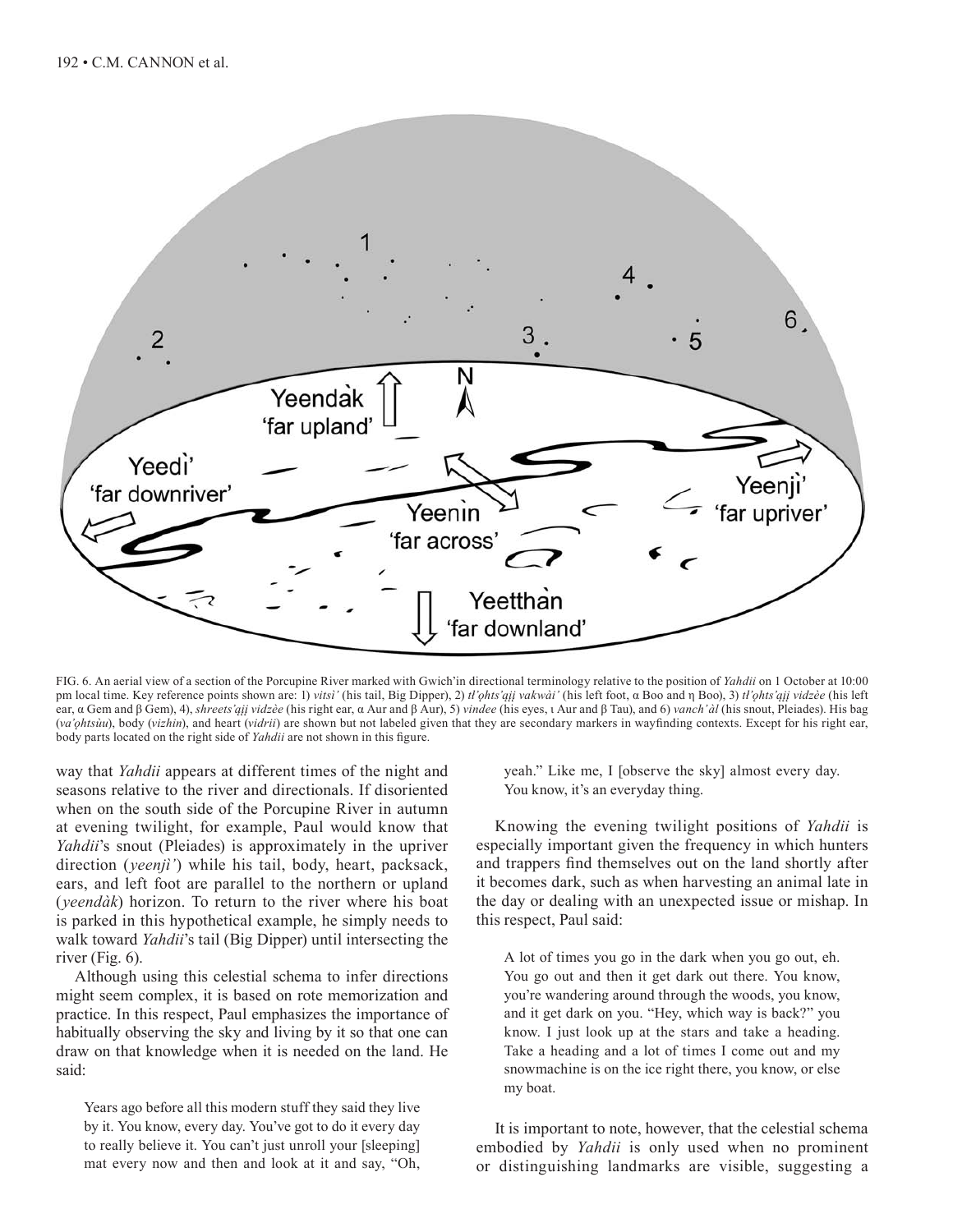strong preference for classic route-based navigation. Notably, reference to the sun or other sky-based schema is abandoned after intersecting a river, trail, or other prominent landmark. As one might expect, employing a celestial schema is a secondary, if not a last resort option when directional orientation cannot be achieved from familiar land-based signs and their spatial relationships. However, what is familiar to one traveller may not be familiar to another, which emphasizes the role that travel behavior, personal experience, and sociocultural factors have in rendering a landscape more or less legible for different people and peoples (Golledge, 2003). Finally, the celestial schema described in this section should not be viewed strictly from a functionalistic perspective given that the spirituality of *Yahdii* is also at play in wayfinding contexts, demonstrating an additional way that the ancient traveller is a consummate ally, guide, teacher, and guardian (Cannon et al., 2019).

#### **CONCLUSION**

The Northern Dene stellar wayfinding systems described in this paper demonstrate two completely different approaches for determining a route through two different subarctic landscapes that lack views of prominent landmarks or an otherwise distinguishing ground pattern. Golledge (2003:35) states that landscape legibility "appears to have physical, spatial, social, or cultural markers as well as behavioral dimensions, and in any given setting one or more of these can dominate." The Yellowknives Dene wayfinding strategy has remarkable utility in that the celestial schema that it employs to account for a lack of perceptible landscape information requires no preexisting knowledge of specific stellar arrangements or their names to successfully track stars across the barrenlands (Taiga Shield High Subarctic). This strategy simply relies on taking an approximate southeast or northwest bearing according to the rising or setting positions of the sun and then tracking any sequence of rising or setting stars aligned to that bearing. Names and knowledge of specific star groups do, however, come into play in time-reckoning contexts, such as when determining the departure and ending times of one's daily or nightly travels.

Development of the Yellowknives Dene stellar wayfinding system might be related to their historic landuse pattern, which extended well into present-day Nunavut Territory. The Yellowknives Dene established seasonal camps in a contiguous area reaching to Contwoyto Lake at the northern end of their estate with occasional journeys reported as far north as the mouth of the Coppermine River (Smith, 1981; Weledeh Yellowknives Dene, 1997). Given the northern extent of the Yellowknives Dene travels, it is notable that the Copper Inuit of the Coronation Gulf also utilize a nearly identical stellar wayfinding strategy. The late Hudson Bay Company trader, Duncan Pryde, (quoted in MacDonald, 1998:167), explained:

The usual routine is to follow the star as it rises obliquely [or sets for that matter, if you are following a setting star] on the horizon. The rapid displacement of the star means you can only use the star for a short time, then you discard it and pick up a new star roughly where the original one rose. Once the travelling-star has been displaced about 25˚ [roughly a hands-breadth at arm's length] from its original spot it is far enough away to start looking for another star to follow. The star has to be very low on the horizon since your eyes are focused ahead of the dogs to look out for rough ice or any other problems in your path, and if you have to keep looking away and then back it can eventually become bothersome. You can be certain that if you have to raise your head to see the star then it is too high, and if you have to turn your head to see the star then it is too far to one side. Only low stars in sequence are any good for dog travel.

Whether this shared stellar wayfinding strategy is a factor of borrowing or independent innovation is difficult to ascertain. In contrast, the Gwich'in celestial schema embodied by the whole-sky constellation, *Yahdii*, is highly cultural in the sense that it requires learning Gwich'in knowledge about star names and their conceptual representations that are then related to a regional land-based frame of reference encoded in directional terminology. While the system could be adapted to other absolute frames of reference, such as the cardinal directions or another river, the latitudes where *Yahdii* is functional as a celestial wayfinding schema is restricted to the circumpolar North where most of the constellation remains above the horizon throughout each night when stars are visible. Notably, Ahtna, Upper Tanana, and Lower Tanana Elders and traditional knowledge bearers who we worked with in Alaska also described analogous whole-sky constellations (Cannon et al., 2019). Although we cannot posit a specific southern limit where *Yahdii* breaks down as a functional celestial schema, it suffices to say that Gwich'in and other Indigenous astronomies throughout the world are uniquely adapted to place.

Like the sidereal compass used by Polynesian navigators (Goodenough, 1953; Gladwin, 1970; Lewis, 1972; Johnson and Mahelona, 1975), *Yahdii* is used as an elaborate celestial schema requiring rote memorization of stellar positions and spatial relationships that are mentally related to a terrestrial frame of reference and direction system. At the same time, *Yahdii* provides a highly functional mnemonic device based on an existing mental map of the human body plan. Although previous investigators have not described detailed knowledge of Northern Dene constellations or stellar wayfinding systems, directional orientation and travel in the Yukon Flats have apparently long baffled outsiders who have limited experience travelling in the area. For example, in his *Contributions to the Ethnography of the Kutchin,* Osgood (1936:64 –65) states: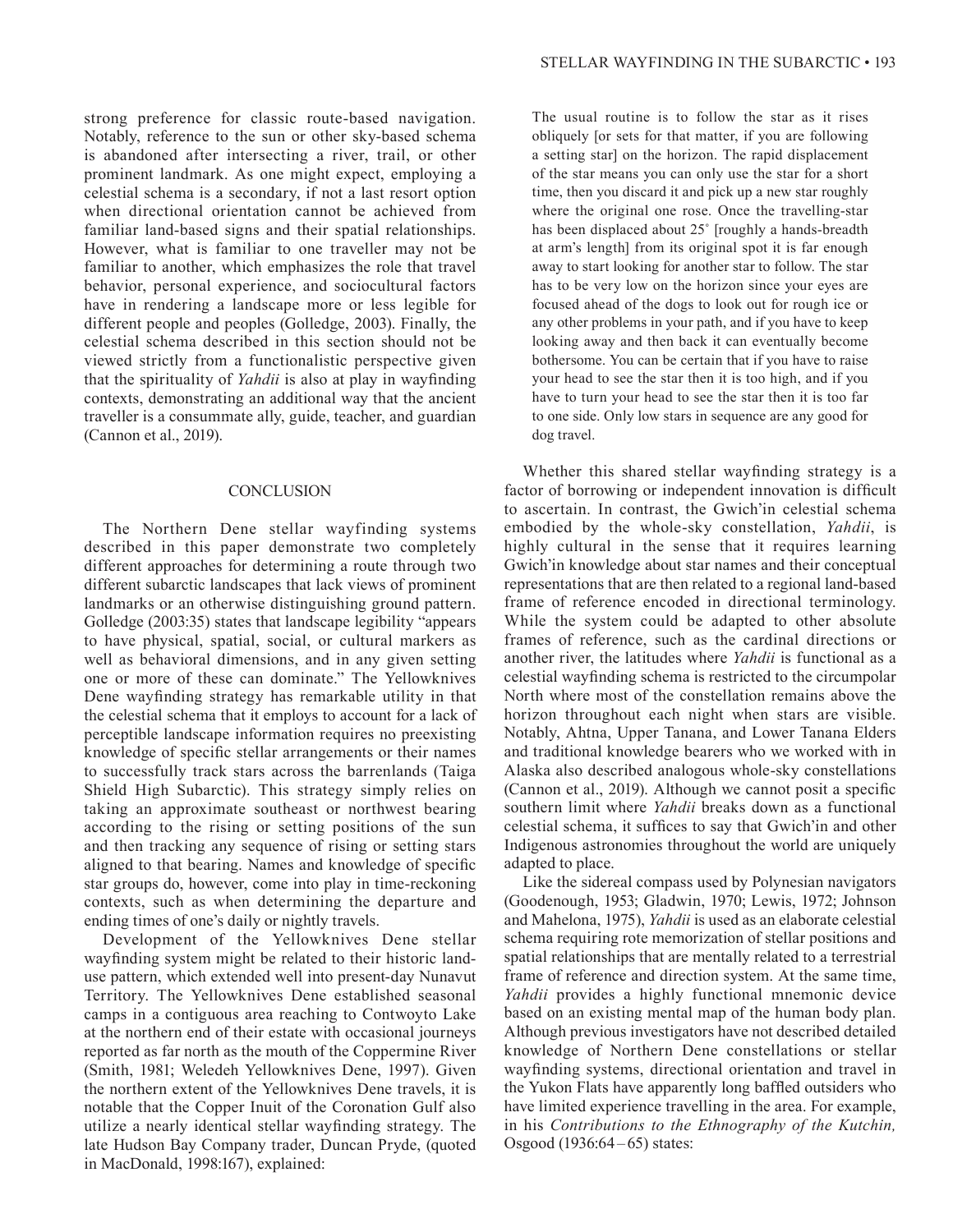In regard to travel, one of my informants pointed out that the Yukon Flats Kutchin were more sedentary than the other [Gwich'in] groups because of the nature of their country which, as he said, contains too many sloughs, mosquitos, and bushes which combined with its flatness leaves the traveller unable to see where he is going.

In contrast to the Gwich'in wayfinding system reported in this paper, Richard Nelson (1973:185) who worked extensively with the Draanjik Gwich'in in Chalkyitsik when Paul and his great grandmother, Belle Herbert, lived there, writes:

…the Indians have very little knowledge of astronomical phenomena, with names for only a few stars and constellations. McKennan (1959: 110) points out that "small as the astronomical knowledge of the Upper Tanana is, it apparently is no smaller than that of the other Northern Athapaskan groups." This certainly holds true for the Tranjik Kutchin.

The Kutchin very rarely become lost, since they nearly always follow established trails or stay on frozen rivers and lakes, and they know the land so well that they seldom find themselves in unfamiliar territory. If a man should lose his way, however, he may wander around until he reaches a known landmark, sometimes climbing a tree to look around. If there are hills it is difficult to get lost because these are highly visible points of orientation, and from a hill it is easy to sight prominent landmarks such as rivers or lakes.

Despite the statements quoted above, there are few vantage points in the forest of the Yukon Flats from which distant landmarks are visible, yet the Gwich'in of this region are by no means more sedentary than other adjacent groups. It is important to note, however, that using a celestial or wind-based schema is a subtle endeavor, and another traveller may not even recognize that his or her partner is glancing at the sun or stars or feeling the wind on his or her face to chart a course through the dense boreal forest. This subtlety may give a false impression that everything in the perceptible domain is familiar or known to the local Indigenous traveller while overlooking other innovative cognitive strategies for finding one's way through a largescale environment that lacks views of distinguishing landmarks or topography.

While Paul is the only Gwich'in Elder that the lead author worked and travelled with who utilizes *Yahdii* in wayfinding, Ahtna Elder Charlie Hubbard, explained an identical method using the analogous Ahtna wholesky constellation, *Nek'eltaeni* (that which moves over us). Charlie agrees that the body part metaphor embodied by *Nek'eltaeni* facilitates memory of the stars and their spatial relationships. Although Charlie is originally from the mountainous area around Cantwell, Alaska, where the landscape is highly legible, he agrees that the legibility of any landscape can decrease under different conditions and contexts (e.g., pitch darkness or low-level clouds or fog with clear sky above), in which case *Nek'eltaeni* offers an alternative orientation device external to the immediate landscape.

Both wayfinding systems described in this paper suggest that large-scale environments that lack views of prominent or distinguishing landmarks may be more conducive to the development or adoption of a celestial schema. However, use of these celestial schemata are suspended in favor of route-based navigation when the traveller intersects a familiar geographical feature or trail near his or her destination, suggesting strong preference for orienting and wayfinding by landmarks. Moreover, both systems use trails, rivers, and other large familiar landmarks or landmark clusters (e.g., a community) to expand the size of the target destination. While the traveller strives to arrive at a precise location, a greater emphasis is placed on simply reaching a broad familiar area, after which point the traveller can use route-based navigation to attain a specific destination.

Achieving an approximate bearing to a more familiar area is underscored by an alternative orientation device that Paul uses based on the northern lights or *yakaih*. Although he seldom employs this strategy, Paul described a situation where he took a bearing off the northern lights after seeing it glow between the treetops one autumn while moose hunting away from his boat. In interior Alaska, the northern lights regularly develop as a low arc across the east to northwest horizon before growing into a larger formation or dissipating as the night progresses. Due to the consistency in their formation, headings can be approximately obtained from auroral arcs. In comparison, Nelson (1969:138) reported that the Inupiaq of Wainwright, Alaska, also utilize auroral bands for directional orientation:

Several Eskimos mentioned, when asked, that the northern lights are sometimes used for navigation, because they are always oriented in bands running from east to west across the sky. Throughout the entire winter, notes were kept on the auroral orientation, usually observed around midnight. The results of this check show a monotonous regularity at this hour; the east-west orientation occurred in nearly 100 percent of the observations, whenever there were long cohesive bands. There is also a characteristic curvature of the bands, such that their ends bend toward the north. It is therefore possible to get oriented by observing the luminescent auroral bands.

Although theories on human spatial orientation have received extensive attention across disciplines (Istomin and Dwyer, 2009), the material presented in this paper is an attempt to heed the call for additional ethnographic descriptions of "how different peoples perceive their environment and navigate around it" (Istomin and Dwyer, 2009:41), especially among hunter-gatherer groups (Levinson, 2003). The case studies presented in this paper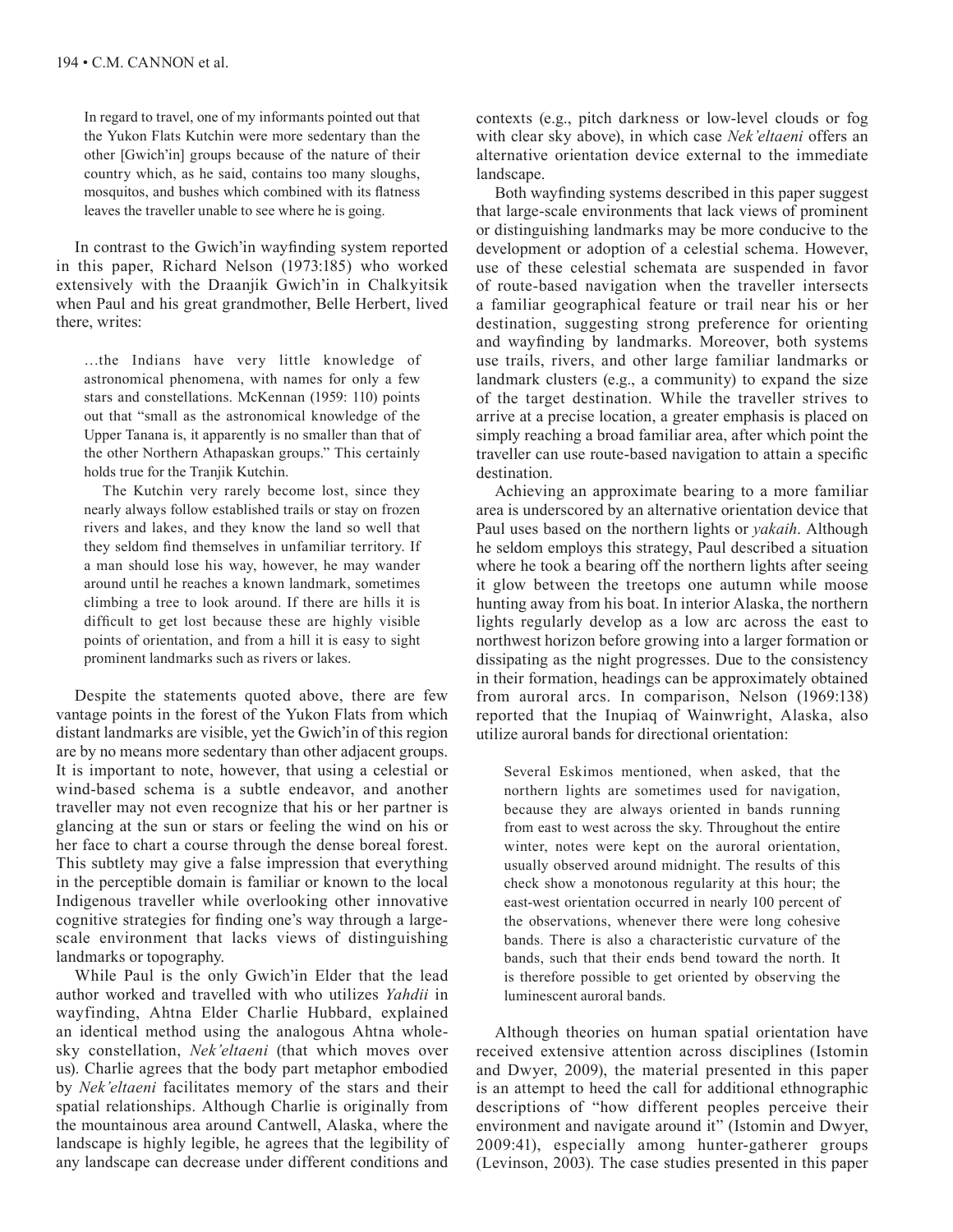not only contribute to broader research in Northern Dene studies but are among the few detailed examples of stellar wayfinding systems utilized by Indigenous cultures outside of maritime contexts.

#### ACKNOWLEDGEMENTS

The lead author gratefully acknowledges the contributions, comments, and hospitality from Dene Elders Paul Herbert, Fred Sangris, and Charlie Hubbard in addition to numerous other Dene Elders and hosts that he has had the privilege to meet, work, and travel with over the past 11 years. We are also greatly indebted to our co-researchers, Gary Holton, James Kari, and Alex Jaker. We thank Guy Lanoue for providing feedback on an earlier draft of this paper and also thank Dennis Drygeese, Patrick Plattet, David Koester, and Robin Shoaps. Any remaining errors of fact or interpretation are, of course, our own. This material is based upon work supported by the National Science Foundation under grant No. OPP-1753650. Additional support was provided by the Aurora Research Institute and the Arctic Institute of North America.

## REFERENCES

- Åkerblom, K. 1968. Astronomy and navigation in Polynesia and Micronesia. Monograph No. 14. Stockholm: Ethnographical Museum, Stockholm.
- <https://archive.org/details/MonographSeries14/page/n3/mode/2uphttps://archive.org/details/MonographSeries14/page/n3/mode/2up>
- Berez, A.L. 2011. Directional reference, discourse, and landscape in Ahtna. PhD dissertation, University of California, Santa Barbara, California.

h<ttps://www.proquest.com/openview/0d44cc447b9419f196349fd40d949a84/1?pq-origsite=gscholar&cbl=18750>

- Best, E. 1954. Polynesian voyagers: The Māori as a deep-sea navigator, explorer, and colonizer, new ed., Dominion Museum Monograph No. 5. Wellington: R.E. Owen, Government Printer.
- ———. 1955. The astronomical knowledge of the Māori, genuine and empirical: Including data concerning their systems of astrogeny, astrolatry, and natural astrology, with notes on certain other natural phenomena, new ed., Dominion Museum Monograph. No. 3. Wellington: R.E. Owen, Government Printer.
- Bradley, C. 2002. Travellling with Fred George: The changing ways of Yup'ik star navigation in Akiachak, Western Alaska. In: Krupnik, I., and Jolly, D., eds. The Earth is faster now: Indigenous observations of Arctic environmental change. Fairbanks, Alaska: Arctic Research Consortium of the United States. 240 –265.
- Brucks, C.D. 2015. The creation of narrative space: The directional system of Upper Tanana. MA thesis, University of Regina, Regina, Saskatchewan.

h<ttp://hdl.handle.net/10294/6526>

- Busch, J. 2000. Finding your way through a story: Direction terms in Gwich'in narrative. MA thesis, University of Alaska, Fairbanks, Fairbanks, Alaska.
- Cannon, C.M., and Holton, G. 2014. A newly documented whole-sky circumpolar constellation in Alaskan Gwich'in. Arctic Anthropology  $51(2):1-8.$

h<ttps://doi.org/10.3368/aa.51.2.1>

- Cannon, C.M., Justin, W., Herbert, P., Hubbard, C., and Neyelle, C. 2019. Northern Dene constellations as worldview projections with case studies from the Ahtna, Gwich'in, and Sahtúot'<sub>1</sub> ne. Arctic Anthropology 56(2):1-26. h<ttps://doi.org/10.3368/aa.56.2.1>
- Ecosystem Classification Group. 2008. Ecological regions of the Northwest Territories—Taiga Shield. Yellowknife: Department of Environmental and Natural Resources, Government of the Northwest Territories. h[ttps://www.enr.gov.nt.ca/sites/enr/files/wkss\\_taiga\\_shield-2008.pdf](ttps://www.enr.gov.nt.ca/sites/enr/files/wkss_taiga_shield-2008.pdf)
- Finney, B. 1998. Nautical cartography and traditional navigation in Oceania. In: Woodward, D., and Lewis, G.M., eds. The history of cartography, Vol. 2, Book 3, Cartography in the traditional African, American, Arctic, Australian, and Pacific societies. Chicago: University of Chicago Press. 443– 492.

h[ttps://press.uchicago.edu/books/HOC/HOC\\_V2\\_B3/Volume2\\_Book3.html](ttps://press.uchicago.edu/books/HOC/HOC_V2_B3/Volume2_Book3.html)

- Foo, P., Warren, W.H., Duchon, A., and Tarr, M.J. 2005. Do humans integrate routes into a cognitive map? Map- versus landmark-based navigation of novel shortcuts. Journal of Experimental Psychology: Learning, Memory, and Cognition 31(2):195 – 215. h<ttps://doi.org/10.1037/0278-7393.31.2.195>
- Gladwin, T. 1970. East is a big bird: Navigation and logic on Puluwat Atoll. Cambridge: Harvard University Press.
- Golledge, R.G. 2003. Human wayfinding and cognitive maps. In: Rockman, M., and Steele, J., eds. Colonization of unfamiliar landscapes: The archaeology of adaptation. London: Routledge. 25 –43.
- Goodenough, W.H. 1953. Native astronomy in the Central Carolines. Philadelphia: University Museum, University of Pennsylvania.
- Istomin, K.V., and Dwyer, M.J. 2009. Finding the way: A critical discussion of anthropological theories of human spatial orientation with reference to reindeer herders of northeastern Europe and western Siberia. Current Anthropology 50(1):29 –49. h[ttps://doi.org/10.1086/595](ttps://doi.org/10.1086/595624Elders)624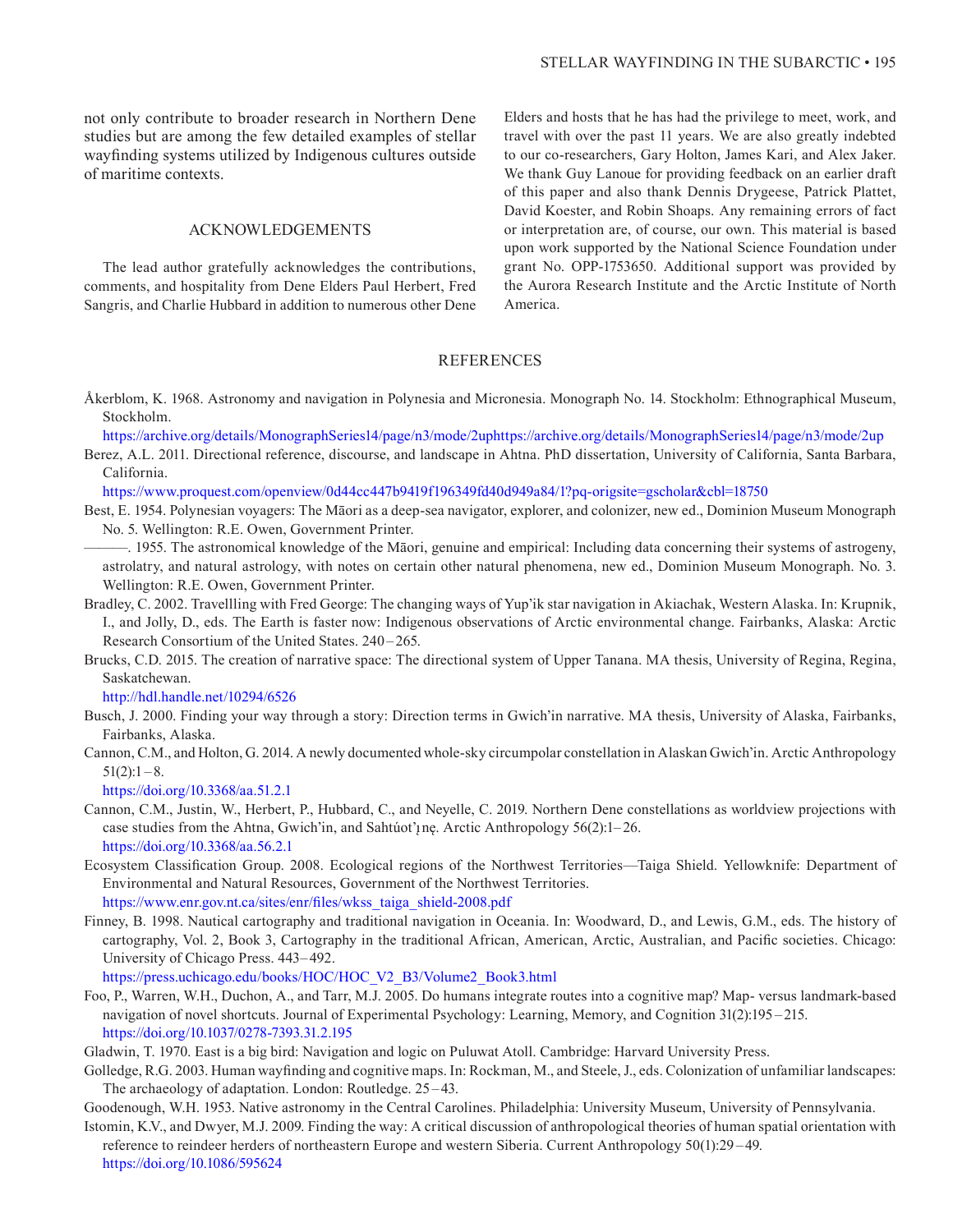- Johnson, P.L., and Vogel, T.C. 1966. Vegetation of the Yukon Flats region, Alaska. Hanover: Cold Regions Research and Engineering Laboratory.
- Johnson, R.K., and Mahelona, J.K. 1975. Nā Inoa Hōkū: A catalogue of Hawaiian and Pacific star names. Honolulu: Topgallant Publishing Co.

Kari, J. 1985. A note on Athapaskan directionals. International Journal of American Linguistics 51(4):471 – 473. h<ttps://doi.org/10.1086/465936>

- ———. 1996. Names as signs: The distribution of 'stream' and 'mountain' in Alaskan Athabaskan languages. In: Jelinek, E., Midgette, S., Rice, K., and Saxon, L., eds. Athabaskan language studies: Essays in honor of Robert W. Young. Albuquerque: University of New Mexico Press. 443–476.
- ———. 2008. Ahtna place names lists, 2nd ed. Fairbanks: available at Alaska Native Language Center, PO Box 756500, Fairbanks, Alaska 99775, USA.
- ———. 2010. Ahtna travel narratives: A demonstration of shared geographical knowledge among Alaska Athabascans. Fairbanks: available at Alaska Native Language Center, PO Box 756500, Fairbanks, Alaska 99775, USA.
- Kari, J., Fall, J.A., and Pete, S. 2003. Shem Pete's Alaska: The territory of the Upper Cook Inlet Dena'ina, 2nd ed. Fairbanks: University of Alaska Press.
- Kari, J., Holton, G., Parks, B., and Charlie, R. 2012. Lower Tanana Athabascan place names. Fairbanks: available at Alaska Native Language Center, PO Box 756500, Fairbanks, Alaska 99775, USA.
- Kelly, R.L. 2003. Colonization of new land by hunter-gatherers: Expectations and implications based on ethnographic data. In: Rockman, M., and Steele, J., eds. The colonization of unfamiliar landscapes: The archaeology of adaptation. London: Routledge. 44 –58.
- Kursh, C.O., and Kreps, T.C. 1974. Starpaths: Linear constellations in tropical navigation. Current Anthropology 15(3):334 –337. h<ttps://doi.org/10.1086/201484>
- Leer, J. 1989. Directional systems in Athapaskan and Na-Dene. In: Cook, E.-D., and Rice, K.D., eds. Athapaskan linguistics: Current perspectives on a language family. Trends in Linguistics State-of-the-Art Reports, 15. Berlin: Mouton de Gruyter. 575 –622. h<ttps://doi.org/10.1515/9783110852394-016>
- Levinson, S.C. 2003. Space in language and cognition: Explorations in cognitive diversity. Cambridge: Cambridge University Press. h<ttps://doi.org/10.1017/CBO9780511613609>
- Lewis, D. 1971. 'Expanding' the target in Indigenous navigation. The Journal of Pacific History 6(1):83 –95. h<ttps://doi.org/10.1080/00223347108572184>
- ———. 1972. We, the navigators: The ancient art of landfinding in the Pacific. Honolulu: University of Hawaii Press.
- ———. 1978. The voyaging stars: Secrets of the Pacific Island navigators. Sydney: Collins.
- Lewis, D.H., and George, M. 1991. Hunters and herders: Chukchi and Siberian Eskimo navigation across snow and frozen sea. The Journal of Navigation  $44(1)$ : $1 - 10$ .
	- h<ttps://doi.org/10.1017/S037346330000967X>
- Lynch, K. 1960. The image of the city. Cambridge: The MIT Press.
- MacDonald, J. 1998. The Arctic sky: Inuit astronomy, star lore, and legend. Toronto: Royal Ontario Museum; Iqaluit: Nunavut Research Institute.
- Makemson, M.W. 1938. Hawaiian astronomical concepts. American Anthropologist 40(3):370 –383. h<ttps://doi.org/10.1525/aa.1938.40.3.02a00030>
- ———. 1941. The Morning Star rises: An account of Polynesian astronomy. New Haven: Yale University Press.
- Matesi, J. 2016. Gwich'in Athabascan place names: Steese National Conservation Area, Draanjik River and Porcupine River. Fairbanks: Alaska Native Language Center, PO Box 756500, Fairbanks, Alaska 99775, USA.
- McKennan, R.A. 1959. The Upper Tanana Indians. Yale University Publications in Anthropology No. 55. New Haven: Department of Anthropology, Yale University.
- Moyle, R. 2003. Waning stars: Changes to Takū's star knowledge. The Journal of the Polynesian Society 112(1):7 31.
- Nelson, R.K. 1969. Hunters of the northern ice. Chicago: University of Chicago Press.
- ———. 1973. Hunters of the northern forest: Designs for survival among Alaskan Kutchin. Chicago: University of Chicago Press.
- Osgood, C. 1936. Contributions to the ethnography of the Kutchin. Yale University Publications in Anthropology No. 14. New Haven: Yale University Press.
- Osmond, M. 2007. Navigation and the heavens. In: Ross, M., Pawley, A., and Osmond, M., eds. The lexicon of Proto Oceanic: The culture and environment of ancestral Oceanic society. Vol. 2, the physical environment. Canberra: Australian National University Press. 155 –191.

h[ttps://doi.org/10.26530/OAPEN\\_459357](ttps://doi.org/10.26530/OAPEN_459357)

- Pike, W. 1892. The barren ground of northern Canada. London: Macmillan and Co.
- Riesenberg, S.H. 1972. The organisation of navigational knowledge on Puluwat. The Journal of the Polynesian Society 81(1):19 –56. <https://www.jstor.org/stable/20704826>
- Smith, J.G.E. 1981. Chipewyan, Cree and Inuit relations west of Hudson Bay, 1714 –1955. Ethnohistory 28(2):133 156. https://doi.org/10.2307/481115